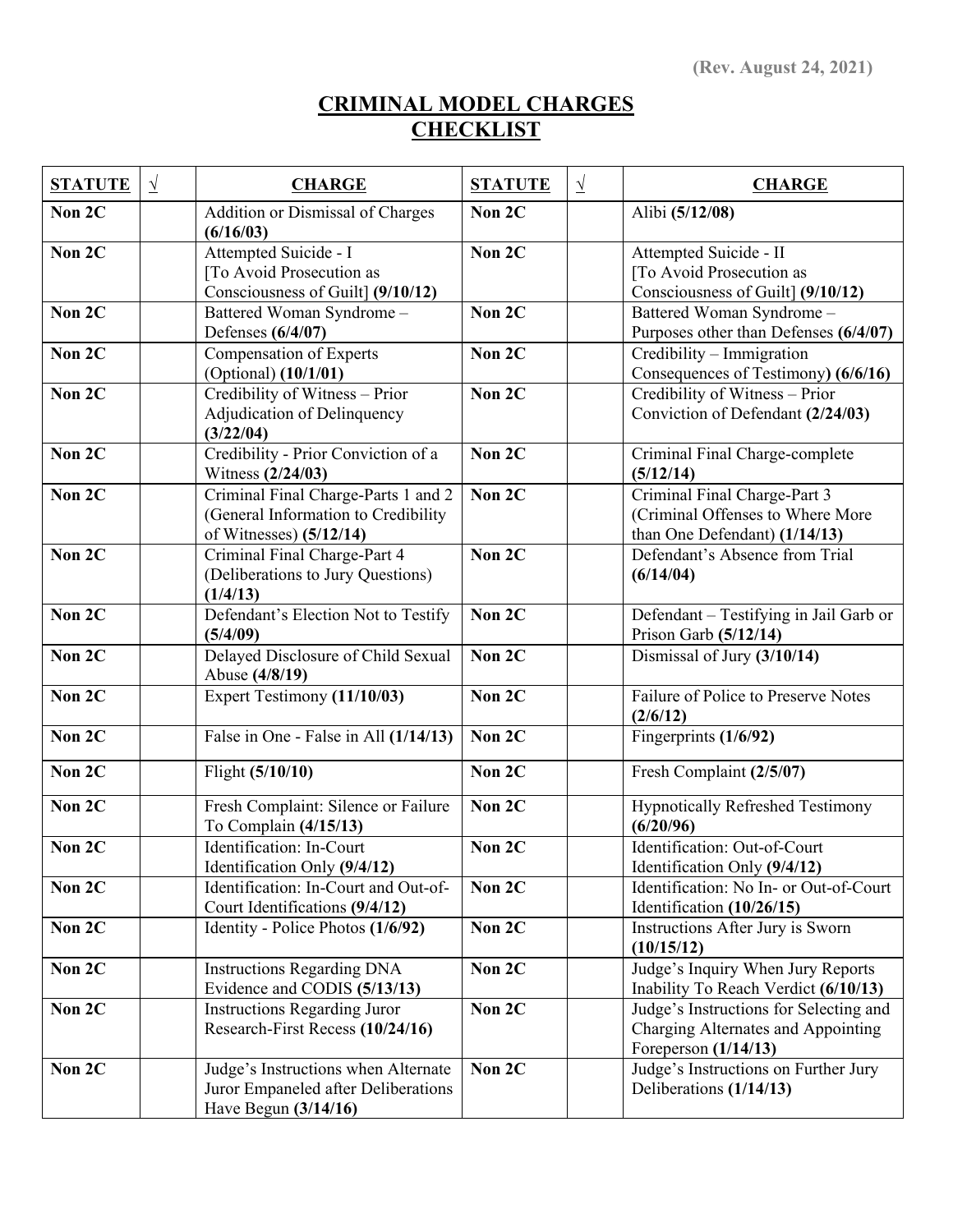| <b>STATUTE</b> | $\sqrt{ }$ | <b>CHARGE</b>                                                                           | <b>STATUTE</b> | $\sqrt{ }$ | <b>CHARGE</b>                                                                                                              |
|----------------|------------|-----------------------------------------------------------------------------------------|----------------|------------|----------------------------------------------------------------------------------------------------------------------------|
| Non 2C         |            | Judge's Instructions on the Form<br>for Taking a Verdict and Polling<br>Jury (1/14/13)  | Non 2C         |            | Lesser Included Offenses (2/25/02)                                                                                         |
| Non 2C         |            | Note-Taking by Jurors (Instructions<br>After Jury is Sworn) (9/14/98)                   | Non 2C         |            | Note-Taking by Jurors (Instructions:<br>Post-Evidence) (9/14/98)                                                           |
| Non 2C         |            | Partial Verdicts (6/10/13)                                                              | Non 2C         |            | Playback of Testimony (4/16/12)                                                                                            |
| Non 2C         |            | Polygraph-Favorable (11/28/88)                                                          | Non 2C         |            | Polygraph-Unfavorable (11/28/88)                                                                                           |
| Non 2C         |            | Preliminary Instructions to the Jury<br>(5/12/14)                                       | Non 2C         |            | Presumption of Innocence (10/26/92)                                                                                        |
| Non 2C         |            | Prior Contradictory Statements of<br>Witnesses (5/23/94)                                | Non 2C         |            | Proof of Other Crimes, Wrongs or<br>Acts (N.J.R.E. 404b) (9/12/16)                                                         |
| Non 2C         |            | Proof of Other Crimes, Wrongs or<br>Acts - Defensive Use (N.J.R.E.<br>404b) (5/22/00)   | Non 2C         |            | Reasonable Doubt (2/24/97)                                                                                                 |
| Non 2C         |            | Recanting Witness (Substantive)<br>(10/24/94)                                           | Non 2C         |            | Recanting Witness (Neutralization<br>Only) (12/5/94)                                                                       |
| Non 2C         |            | Recess Instructions During Jury<br>Deliberations (6/10/13)                              | Non 2C         |            | Redacted Recorded Statement of<br>Defendant (10/6/14)                                                                      |
| Non 2C         |            | State of Mind (1/11/93)                                                                 | Non 2C         |            | <b>Statement By Defendant (For</b><br>Credibility Purposes Only) (4/13/92)                                                 |
| Non 2C         |            | <b>Statements of Defendant (Allegedly</b><br>Made) (6/14/10)                            | Non 2C         |            | Statements of Defendant (When<br>Court Finds Police Inexcusable Failed<br>to Electronically Record Statement)<br>(11/7/05) |
| Non 2C         |            | Stipulations (2/14/05)                                                                  | Non 2C         |            | Testimony of Character Witness<br>(1/6/92)                                                                                 |
| Non 2C         |            | Testimony of a Cooperating Co-<br>Defendant or Witness (2/6/06)                         | Non 2C         |            | Testimony of a Cooperating Co-<br>Defendant or Witness - Immigration<br>Consequences-Credibility (6/6/16)                  |
| Non 2C         |            | Third Party Guilt Jury Charge<br>(3/9/15)                                               | Non 2C         |            | Witness - Failure of the State to<br>Produce $(6/14/10)$                                                                   |
| Non $2C$       |            | Witness - Failure of the Defendant<br>to Produce $(6/14/10)$                            | Non 2C         |            | Witness Immunity (2/25/91)                                                                                                 |
| Non 2C         |            | Witness - Testifying in Jail Garb or<br>Prison Garb $(5/12/14)$                         | Non 2C         |            | Witness - Testifying While Wearing<br>Restraints (5/12/14)                                                                 |
| Non 2C         |            | Written Copy of Jury Instructions<br>(1/14/13)                                          |                |            |                                                                                                                            |
|                |            | <b>CHAPTER 2 - GENERAL PRINCIPLES OF LIABILITY</b>                                      |                |            |                                                                                                                            |
| $2C:2-1$       |            | Possession $(6/11/18)$                                                                  | $2C:2-3$       |            | Causation $(6/10/13)$                                                                                                      |
| $2C:2-3$       |            | <b>Causation And Transferred Intent</b><br>(6/10/13)                                    | $2C:2-4$       |            | Ignorance or Mistake (5/7/07)                                                                                              |
| $2C:2-6$       |            | Criminal Liability for Another's<br>Conduct/Complicity-No Lesser<br>Included $(6/7/21)$ | $2C:2-6$       |            | Criminal Liability for Another's<br>Conduct/Complicity-Lesser-Included<br>(6/7/21)                                         |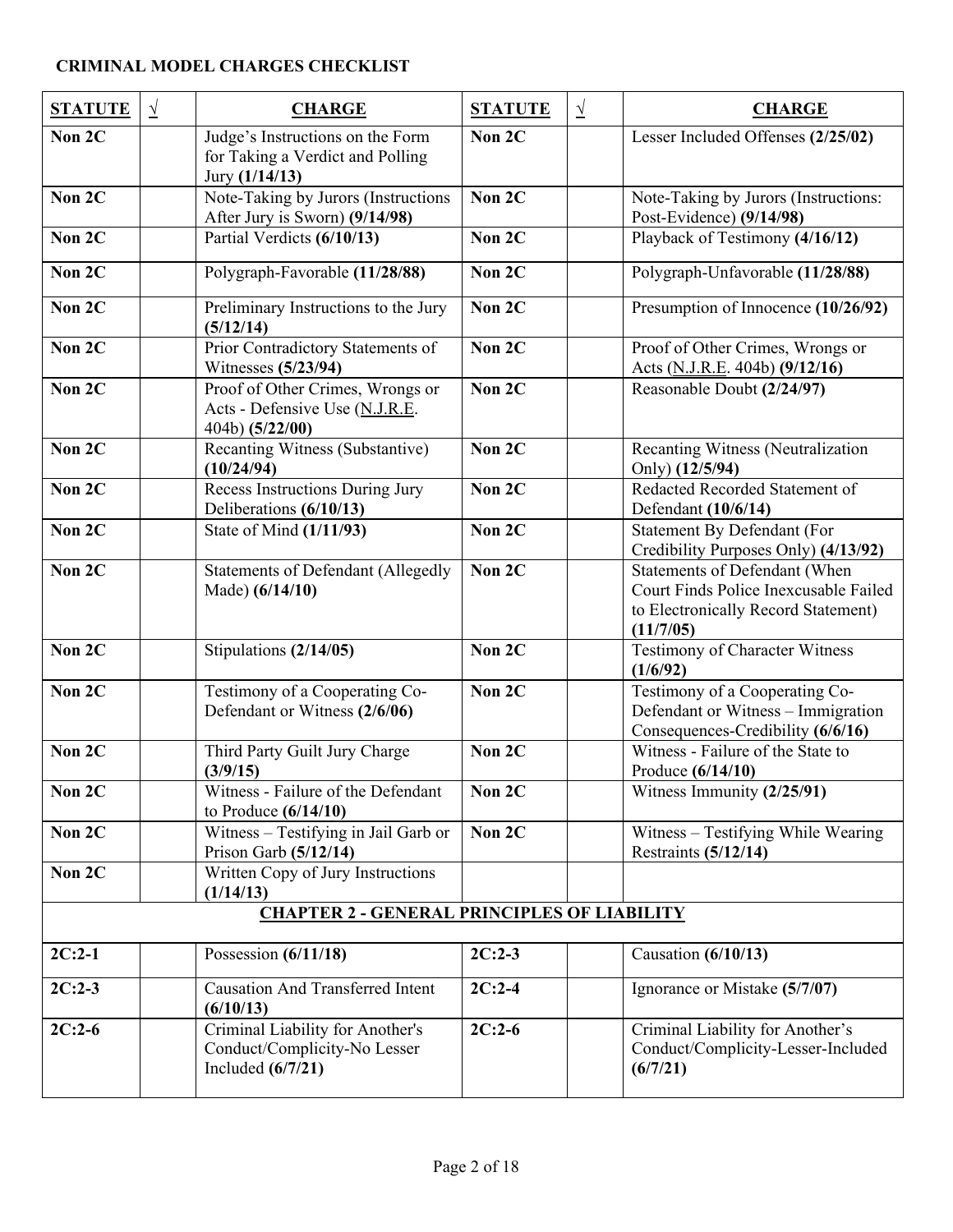| <b>STATUTE</b>        | $\sqrt{ }$ | <b>CHARGE</b>                                                                              | <b>STATUTE</b>                  | $\sqrt{ }$ | <b>CHARGE</b>                                                                                                   |
|-----------------------|------------|--------------------------------------------------------------------------------------------|---------------------------------|------------|-----------------------------------------------------------------------------------------------------------------|
| $2C:2-$<br>6(c)(1)(c) |            | Criminal Liability for Another's<br>Conduct-Accomplice-Legal Duty<br>(6/7/21)              | $2C:2-$<br>6(b)(4)              |            | Conspiracy - Vicarious Liability<br>(10/17/88)                                                                  |
| $2C:2-8(a)$           |            | <b>Intoxication Negating an Element</b><br>of The Offense (10/18/05)                       | $2C:2-8(b)$                     |            | Effect of Intoxication on Jury's<br><b>Consideration of Lesser Offenses</b><br>Involving Recklessness (2/27/89) |
| $2C:2-8(d)$           |            | Intoxication Pathological or not<br>Self-Induced $(6/12/89)$                               | $2C:2-9$                        |            | Duress (5/5/82)                                                                                                 |
| $2C:2-10$             |            | Consent: Negate Element<br>(10/17/88)                                                      | $2C:2-10$                       |            | Consent: Preclude Harm (10/17/88)                                                                               |
| $2C:2-12$             |            | Entrapment (1/12/82)                                                                       |                                 |            |                                                                                                                 |
|                       |            | <b>CHAPTER 3 - GENERAL PRINCIPLES OF JUSTIFICATION</b>                                     |                                 |            |                                                                                                                 |
| $2C:3-4$              |            | Justification - Self Defense in Self<br>Protection $(6/13/11)$                             | $2C:3-4$                        |            | Justification - Self Defense Resisting<br>Arrest (10/17/88)                                                     |
| $2C:3-4(c)$           |            | Justification - Use of Force Upon<br>Intruder (9/12/16)                                    | $2C:3-5$                        |            | Justification - Use of Force in<br>Protection of Others (10/17/88)                                              |
| $2C:3-6(c)$           |            | Justification - Self Defense Use of<br>Force in Defense of Personal<br>Property (10/17/88) | $2C:3-6$                        |            | Defense of Property (6/16/03)                                                                                   |
| $2C:3-7(a)$           |            | Use of Force in Law Enforcement<br>(1/18/83)                                               | $2C:3-7(b)$                     |            | Limitations on Use of Force in Law<br>Enforcement $(1/18/83)$                                                   |
| $2C:3-9(a)$           |            | Mistake of Law as to Unlawfulness<br>of Force (3/30/82)                                    | $2C:3-9(a)$                     |            | Mistake of Law as to Legality of<br>Arrests (3/30/82)                                                           |
| $2C:3-9(c)$           |            | Reckless or Negligent Injury or<br>Risk of Injury to Innocent Persons<br>(3/30/82)         |                                 |            |                                                                                                                 |
|                       |            | <b>CHAPTER 4 - RESPONSIBILITY</b>                                                          |                                 |            |                                                                                                                 |
| $2C:4-1$              |            | Insanity (10/17/88)                                                                        | $2C:4-2$                        |            | Evidence of Mental Disease or Defect<br>(6/5/06)                                                                |
|                       |            | <b>CHAPTER 5 - INCHOATE CRIMES</b>                                                         |                                 |            |                                                                                                                 |
| $2C:5-1$              |            | Attempt (6/15/09)                                                                          | $2C:5-1$<br>$2C:11-$<br>3(a)(1) |            | Attempted Murder (12/7/92)                                                                                      |
| $2C:5-2$              |            | Conspiracy $(4/12/10)$                                                                     | $2C:5-2(e)$                     |            | Conspiracy – Renunciation $(5/8/06)$                                                                            |
| $2C:5-2(g)$           |            | Leader of Organized Crime (9/8/03)                                                         | $2C:5-5(a)$                     |            | Manufacturing of Burglar's Tools<br>(5/19/03)                                                                   |
| $2C:5-5(b)$           |            | Publication of Plans or Instructions<br>For Burglar's Tools (6/16/03)                      |                                 |            |                                                                                                                 |
|                       |            | <b>CHAPTER 7 - REGISTRATION AND NOTIFICATION OF RELEASE</b>                                |                                 |            |                                                                                                                 |
|                       |            |                                                                                            | OF CERTAIN OFFENDERS            |            |                                                                                                                 |
| $2C:7-2(a)$           |            | Failure to Register as a Sex<br>Offender (6/9/97)                                          | $2C:7-$<br>2(c)(3)              |            | Failure to Register as a Sex Offender<br>(10/26/15)                                                             |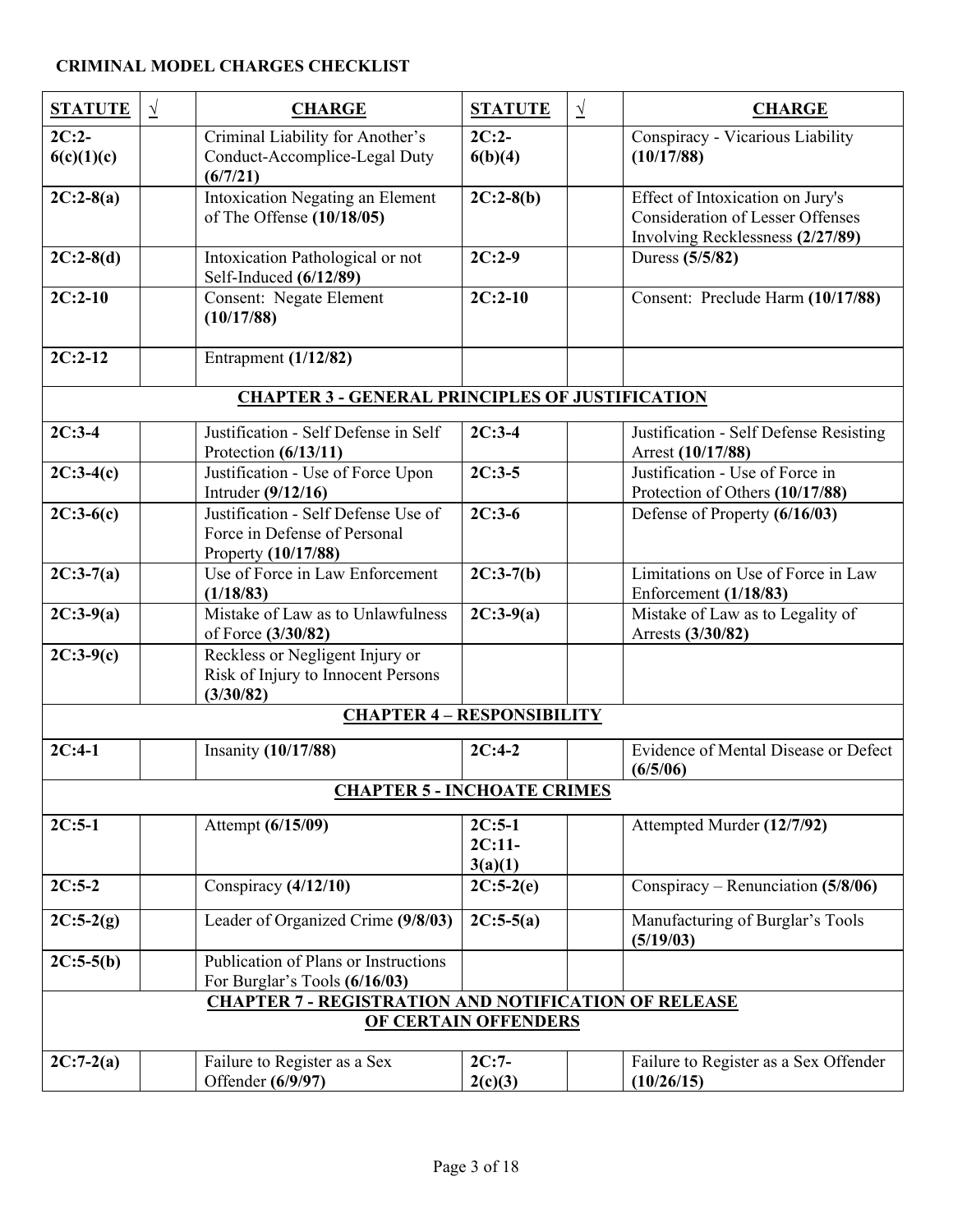| <b>STATUTE</b>           | $\sqrt{ }$ | <b>CHARGE</b>                                                         | <b>STATUTE</b>             | <u> 1</u> | <b>CHARGE</b>                                                  |  |  |
|--------------------------|------------|-----------------------------------------------------------------------|----------------------------|-----------|----------------------------------------------------------------|--|--|
|                          |            | <b>CHAPTER 11 - OFFENSES INVOLVING DANGER TO THE PERSON</b>           |                            |           |                                                                |  |  |
| <b>CRIMINAL HOMICIDE</b> |            |                                                                       |                            |           |                                                                |  |  |
| $2C:5-1$                 |            |                                                                       |                            |           |                                                                |  |  |
| $2C:11-$                 |            | Attempted Murder (2/7/92)                                             | $2C:5-1;$<br>$2C:11-3, \&$ |           | Attempted Murder/Attempted<br>Passion/Provocation Manslaughter |  |  |
| 3(a)(1)                  |            |                                                                       | $2C:11-4$                  |           | (6/13/11)                                                      |  |  |
| $2C:11-$                 |            | Murder (6/14/04)                                                      | $2C:11-$                   |           | Murder and Aggravated/Reckless                                 |  |  |
| 3(a)(1)(2)               |            |                                                                       | 3(a)(1)(2);                |           | Manslaughter (6/13/11)                                         |  |  |
|                          |            |                                                                       | $2C:11-4(a),$              |           |                                                                |  |  |
|                          |            |                                                                       | (b)(1)                     |           |                                                                |  |  |
| $2C:11-3(a)$             |            | Murder, Passion/Provocation and                                       | $2C:11-$                   |           | Felony Murder - Slayer Participant                             |  |  |
| (1)(2),                  |            | Aggravated/Reckless Manslaughter                                      | 3(a)(3)                    |           | (3/22/04)                                                      |  |  |
| $2C:11-$                 |            | (6/8/15)                                                              |                            |           |                                                                |  |  |
| 4(a),                    |            |                                                                       |                            |           |                                                                |  |  |
| (b)(1),<br>(b)(2)        |            |                                                                       |                            |           |                                                                |  |  |
| $2C:11-$                 |            | Felony Murder - Non-Slayer                                            | $2C:11-$                   |           | Murder- Own Conduct - Life Without                             |  |  |
| 3(a)(3)                  |            | Participant (3/22/04)                                                 | 3(b)(4)                    |           | Possibility of Parole (5/11/15)                                |  |  |
| $2C:11-4(a)$             |            | Aggravated Manslaughter (3/22/04)                                     | $2C:11-$                   |           | Manslaughter in Course of                                      |  |  |
|                          |            |                                                                       | 4(a)(2)                    |           | Eluding an Officer (4/12/10)                                   |  |  |
| $2C:11-$                 |            | Reckless Manslaughter (3/22/04)                                       | $2C:11-5$                  |           | Vehicular Homicide                                             |  |  |
| 4(b)(1)                  |            |                                                                       |                            |           | (Death by Auto or Vessel with Drunk                            |  |  |
|                          |            |                                                                       |                            |           | Driving or Refusal) (6/14/04)                                  |  |  |
| $2C:11-5$                |            | Vehicular Homicide                                                    | $2C:11-5.1$                |           | Leaving the Scene of an Accident                               |  |  |
|                          |            | (Death by Auto or Vessel without                                      |                            |           | Resulting in Death (3/13/17)                                   |  |  |
|                          |            | Drunk Driving or Refusal)<br>(6/14/04)                                |                            |           |                                                                |  |  |
| $2C:11-5.2$              |            | Leaving the Scene of a Boating                                        | $2C:11-5.2$                |           | Leaving the Scene of a Boating                                 |  |  |
|                          |            | <b>Accident Resulting in Death</b>                                    |                            |           | Accident Resulting in Serious Bodily                           |  |  |
|                          |            | (3/14/16)                                                             |                            |           | Injury $(3/14/16)$                                             |  |  |
| $2C:11-5.3$              |            | <b>Strict Liability Vehicular</b>                                     |                            |           |                                                                |  |  |
|                          |            | Homicide-Driving While                                                |                            |           |                                                                |  |  |
|                          |            | Intoxicated (effective July 21,                                       |                            |           |                                                                |  |  |
|                          |            | 2017) (5/13/19)                                                       |                            |           |                                                                |  |  |
|                          |            | <b>CHAPTER 12 - ASSAULT; RECKLESS ENDANGERING; THREATS</b>            |                            |           |                                                                |  |  |
| $2C:12-$                 |            | Simple Assault (Bodily Injury)                                        | $2C:12-$                   |           | Simple Assault (Deadly Weapon)                                 |  |  |
| 1(a)(1)                  |            | (Lesser Included Offense) (5/8/06)                                    | 1(a)(2)                    |           | (Lesser Included) (5/8/06)                                     |  |  |
| $2C:12-$                 |            | Simple Assault (Negligently                                           | $2C:12-$                   |           | Simple Assault (Physical                                       |  |  |
| 1(a)(2)                  |            | Causing Bodily Injury with a                                          | 1(a)(3)                    |           | Menace/Substantial Step)                                       |  |  |
|                          |            | Deadly Weapon) (9/10/12)                                              |                            |           | (Lesser Included) (5/8/06)                                     |  |  |
| $2C:12-$                 |            | <b>Aggravated Assault - Serious</b>                                   | $2C:12-$                   |           | Aggravated Assault - Bodily Injury                             |  |  |
| 1(b)(1)                  |            | Bodily Injury (1/9/12)                                                | 1(b)(2)                    |           | with Deadly Weapon (Purposely or                               |  |  |
|                          |            |                                                                       | $2C:12-$                   |           | Knowingly) $(11/3/08)$                                         |  |  |
| $2C:12-$<br>1(b)(3)      |            | Aggravated Assault - Bodily Injury<br>with Deadly Weapon (Recklessly) | 1(b)(4)                    |           | Aggravated Assault (3/21/05)                                   |  |  |
|                          |            | (6/5/06)                                                              |                            |           |                                                                |  |  |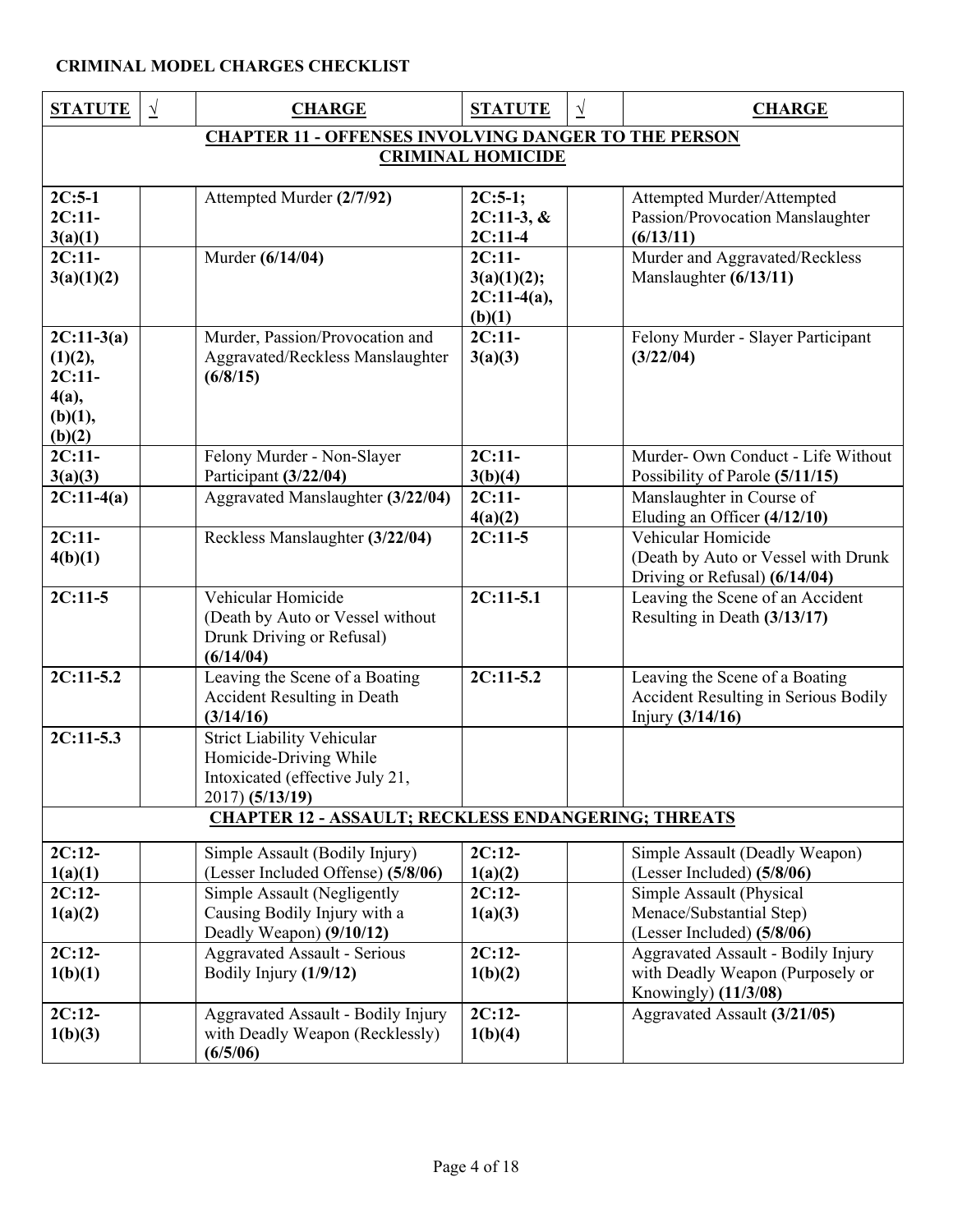| <b>STATUTE</b>                                   | $\sqrt{ }$ | <b>CHARGE</b>                                                                                                                                             | <b>STATUTE</b>                                   | $\sqrt{ }$ | <b>CHARGE</b>                                                                                                                                                    |
|--------------------------------------------------|------------|-----------------------------------------------------------------------------------------------------------------------------------------------------------|--------------------------------------------------|------------|------------------------------------------------------------------------------------------------------------------------------------------------------------------|
| $2C:12-1(b)$<br>(5)(a)(b)<br>(c)(d)(e)(f)<br>(g) |            | Aggravated Assault - Upon Law<br>Enforcement Officer (Attempting to<br>Cause or Purposely, Knowingly or<br>Recklessly Causing Bodily Injury)<br>(12/3/01) | $2C:12-$<br>1(b)(5)(a)<br>(b)(c)(d)(e)<br>(f)(g) |            | Aggravated Assault - Upon Law<br>Enforcement Officer (Negligent<br>Infliction of Bodily Injury with a<br>Deadly Weapon) (12/3/01)                                |
| $2C:12-$<br>1(b)(5)(a)<br>(b)(c)(d)(e)<br>(f)(g) |            | Aggravated Assault - Upon Law<br><b>Enforcement Officer (Physical</b><br>Menace) (12/3/01)                                                                | $2C:12-$<br>1(b)(5)(h)                           |            | Aggravated Assault - Upon Certain<br><b>Corrections Personnel (Physical</b><br>Menace) (10/26/15)                                                                |
| $2C:12-$<br>1(b)(5)(h)                           |            | Aggravated Assault - Upon Certain<br><b>Corrections Personnel (Negligently</b><br>Causing Bodily Injury with a<br>Deadly Weapon) $(10/26/15)$             | $2C:12-$<br>1(b)(5)(h)                           |            | Aggravated Assault - Upon Certain<br>Corrections Personnel (Attempting to<br>Cause or Purposely, Knowingly or<br>Recklessly Causing Bodily Injury)<br>(10/26/15) |
| $2C:12-$<br>1(b)(5)(j)                           |            | Aggravated Assault - Health Care<br>Worker (Attempting to Cause or<br>Purposely, Knowingly or<br>Recklessly Causing Bodily Injury)<br>(6/11/18)           | $2C:12-$<br>1(b)(5)(k)                           |            | Aggravated Assault - Direct Care<br>Worker (Attempting to Cause or<br>Purposely, Knowingly or Recklessly<br>Causing Bodily Injury) (6/11/18)                     |
| $2C:12-$<br>1(b)(6)                              |            | Aggravated Assault - While Fleeing<br>or Attempting to Elude a Law<br>Enforcement Officer (12/13/99)                                                      | $2C:12-$<br>1(b)(6)                              |            | Aggravated Assault - Unlawful<br>Taking of a Motor Vehicle (12/13/99)                                                                                            |
| $2C:12-$<br>1(b)(7)                              |            | Aggravated Assault - Significant<br>Bodily Injury (3/11/19)                                                                                               | $2C:12-$<br>1(b)(9)                              |            | Aggravated Assault - Pointing or<br>Displaying Firearm at Law<br>Enforcement Officer (10/23/00)                                                                  |
| $2C:12-$<br>1(b)(10)                             |            | Aggravated Assault - Pointing or<br>Displaying Imitation Firearm at<br>Law Enforcement Officer<br>(10/23/00)                                              | $2C:12-$<br>1(b)(11)                             |            | Aggravated Assault - Use of Laser<br>Sighting System (3/6/06)                                                                                                    |
| $2C:12-$<br>1(b)(12)                             |            | <b>Aggravated Assault - Significant</b><br>Bodily Injury to a Victim of<br>Domestic Violence (3/11/19)                                                    | $2C:12-1(c)$                                     |            | Assault by Auto or Vessel (Bodily<br>Injury) with Drunk Driving or Refusal<br>(6/14/04)                                                                          |
| $2C:12-1(c)$                                     |            | Assault by Auto or Vessel (Bodily<br>Injury) without Drunk Driving or<br>Refusal (6/14/04)                                                                | $2C:12-1(c)$                                     |            | Assault by Auto or Vessel (Serious<br>Bodily Injury) with Drunk Driving or<br>Refusal (6/14/04)                                                                  |
| $2C:12-1(c)$                                     |            | Assault by Auto or Vessel (Serious<br>Bodily Injury) without Drunk<br>Driving or Refusal (6/14/04)                                                        | $2C:12-$<br>1(c)(4)                              |            | Assault by Auto or Vessel (Serious<br>Bodily Injury - Third and Fourth<br>Degree) (4/7/14)                                                                       |
| $2C:12-$<br>1(c)(4)                              |            | Assault by Auto or Vessel (Serious<br>Bodily Injury – Third Degree)<br>(4/7/14)                                                                           | $2C:12-$<br>1(c)(4)                              |            | Assault by Auto or Vessel (Bodily<br>Injury – Fourth Degree) $(4/7/14)$                                                                                          |
| $2C:12-1(d)$                                     |            | Assault Upon The Institutionalized<br>Elderly (4/6/09)                                                                                                    | $2C:12-1(f)$                                     |            | Assault at a Youth Sports Event<br>(6/5/06)                                                                                                                      |
| $2C:12-1.1$                                      |            | Leaving the Scene of an Accident<br>Resulting in Serious Bodily Injury<br>(3/13/17)                                                                       | $2C:12-1.2$                                      |            | Endangering Injured Victim (3/14/16)                                                                                                                             |
| $2C:12-1.3$                                      |            | Failure To Report The<br>Disappearance Of A Child<br>(5/13/13)                                                                                            | $2C:12-2(a)$                                     |            | Recklessly Endangering Another<br>Person - Loss of Vessel (10/17/88)                                                                                             |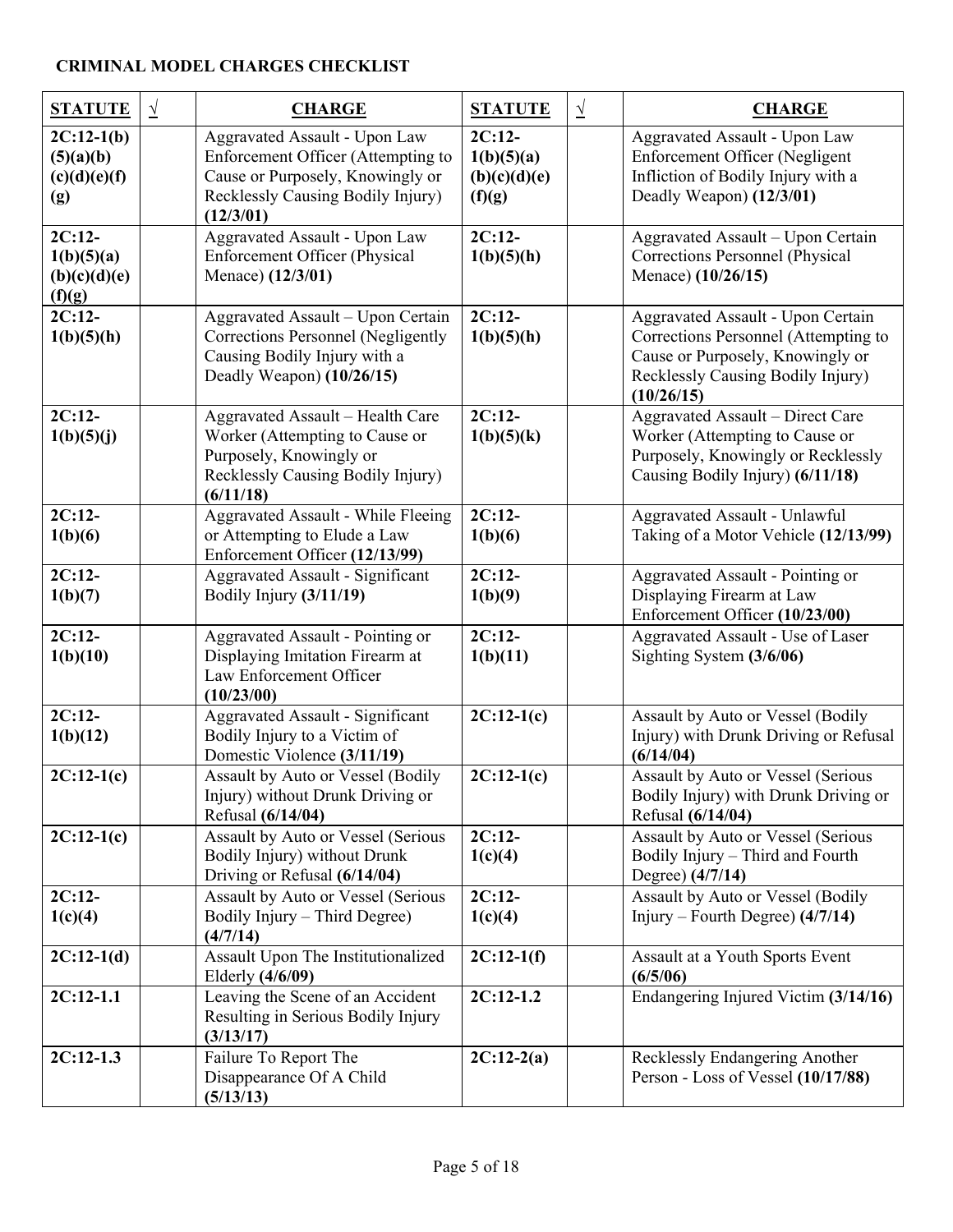| <b>STATUTE</b>      | $\sqrt{ }$ | <b>CHARGE</b>                                                                                                       | <b>STATUTE</b>                  | $\sqrt{ }$ | <b>CHARGE</b>                                                                                                     |
|---------------------|------------|---------------------------------------------------------------------------------------------------------------------|---------------------------------|------------|-------------------------------------------------------------------------------------------------------------------|
| $2C:12-$<br>2(b)(2) |            | Recklessly Endangering Another<br>Person (4/19/04)                                                                  | $2C:12-3(a)$                    |            | Terroristic Threats (9/12/16)                                                                                     |
| $2C:12-3(b)$        |            | <b>Terroristic Threats</b><br>Threats to Kill $(6/14/04)$                                                           | $2C:12-10(b)$                   |            | Stalking (Cases arising before March<br>21, 2009) (3/14/11)                                                       |
| $2C:12-$<br>10(b)   |            | Stalking (Cases arising after March<br>21, 2009) (3/14/11)                                                          | $2C:12-11(a)$                   |            | Disarming a Law Enforcement<br>Officer - Where Defendant Takes<br>Control Over Weapon (6/20/97)                   |
| $2C:12-$<br>11(b)   |            | Disarming a Law Enforcement<br>Officer - Where Defendant<br>Attempts to Take Control Over<br>Weapon (6/20/97)       | $2C:12-13$                      |            | <b>Aggravated Assault (Throwing</b><br><b>Bodily Fluid at a Corrections</b><br>Employee) (6/10/02)                |
|                     |            | <b>CHAPTER 13 - KIDNAPPING AND RELATED OFFENSES: COERCION</b>                                                       |                                 |            |                                                                                                                   |
| $2C:13-1(a)$        |            | Kidnapping (10/6/14)                                                                                                | $2C:13-$<br>$1(b)(1)$ to<br>(3) |            | Kidnapping (10/6/14)                                                                                              |
| $2C:13-$<br>1(b)(4) |            | Kidnapping - Permanent<br>Deprivation Of Custody (10/6/14)                                                          | $2C:13-1(c)$                    |            | Kidnapping Child under 16:<br>Additional Factors (6/10/13)                                                        |
| $2C:13-2(a)$        |            | Criminal Restraint (6/19/00)                                                                                        | $2C:13-2(b)$                    |            | Criminal Restraint - Involuntary<br>Servitude (3/30/82)                                                           |
| $2C:13-3$           |            | False Imprisonment - Lesser<br>Included $(2/14/05)$                                                                 | $2C:13-$<br>4(a)(4)             |            | Interference with Custody (5/20/02)                                                                               |
| $2C:13-5$           |            | Criminal Coercion (4/6/09)                                                                                          | $2C:13-5$                       |            | Criminal Coercion (For Offenses<br>Committed on or after 8/10/15)<br>(1/11/16)                                    |
| $2C:13-6$           |            | Luring (10/18/10)                                                                                                   | $2C:13-$<br>8(a)(1)             |            | Human Trafficking: To Engage in<br>Sexual Activity and/or to Provide<br>Labor or Services (1/11/16)               |
|                     |            | <b>CHAPTER 14 - SEXUAL OFFENSES</b>                                                                                 |                                 |            |                                                                                                                   |
| $2C:14-$<br>2(a)(1) |            | Aggravated Sexual Assault<br>Victim less than $13(1/24/05)$                                                         | $2C:14-$<br>2(a)(2)             |            | <b>Aggravated Sexual Assault</b><br>Victim at Least 13 but Less than 16<br>(3/10/08)                              |
| $2C:14-$<br>2(a)(3) |            | Aggravated Sexual Assault in the<br>Course of a Felony (6/11/12)                                                    | $2C:14-$<br>2(a)(3)             |            | Aggravated Sexual Assault in the<br>Course of a Felony: Consent Alleged<br>(6/11/12)                              |
| $2C:14-$<br>2a(4)   |            | Aggravated Sexual Assault - While<br>Armed (1/24/05)                                                                | $2C:14-$<br>2(a)(5)             |            | Aggravated Sexual Assault - Aided or<br>Abetted (1/24/05)                                                         |
| $2C:14-$<br>2(a)(6) |            | Aggravated Sexual Assault -<br>Physical Force or Coercion with<br>Severe Personal Injury (9/8/08)                   | $2C:14-$<br>2(a)(7)             |            | <b>Aggravated Sexual Assault (Mentally</b><br>Incapacitated) (Offenses arising<br>before March 17, 2012) (2/6/12) |
| $2C:14-$<br>2(a)(7) |            | <b>Aggravated Sexual Assault</b><br>(Mentally Incapacitated) (Offenses<br>arising after March 17, 2012)<br>(2/6/12) | $2C:14-2(b)$                    |            | Sexual Assault - Victim Less Than 13<br>Actor at Least 4 Years Older than<br>Victim $(3/10/08)$                   |
| $2C:14-$<br>2c(1)   |            | Sexual Assault by Force or<br>Coercion (1/24/05)                                                                    | $2C:14-$<br>2(c)(2)             |            | Sexual Assault - Victim Under<br>Supervision $(1/24/05)$                                                          |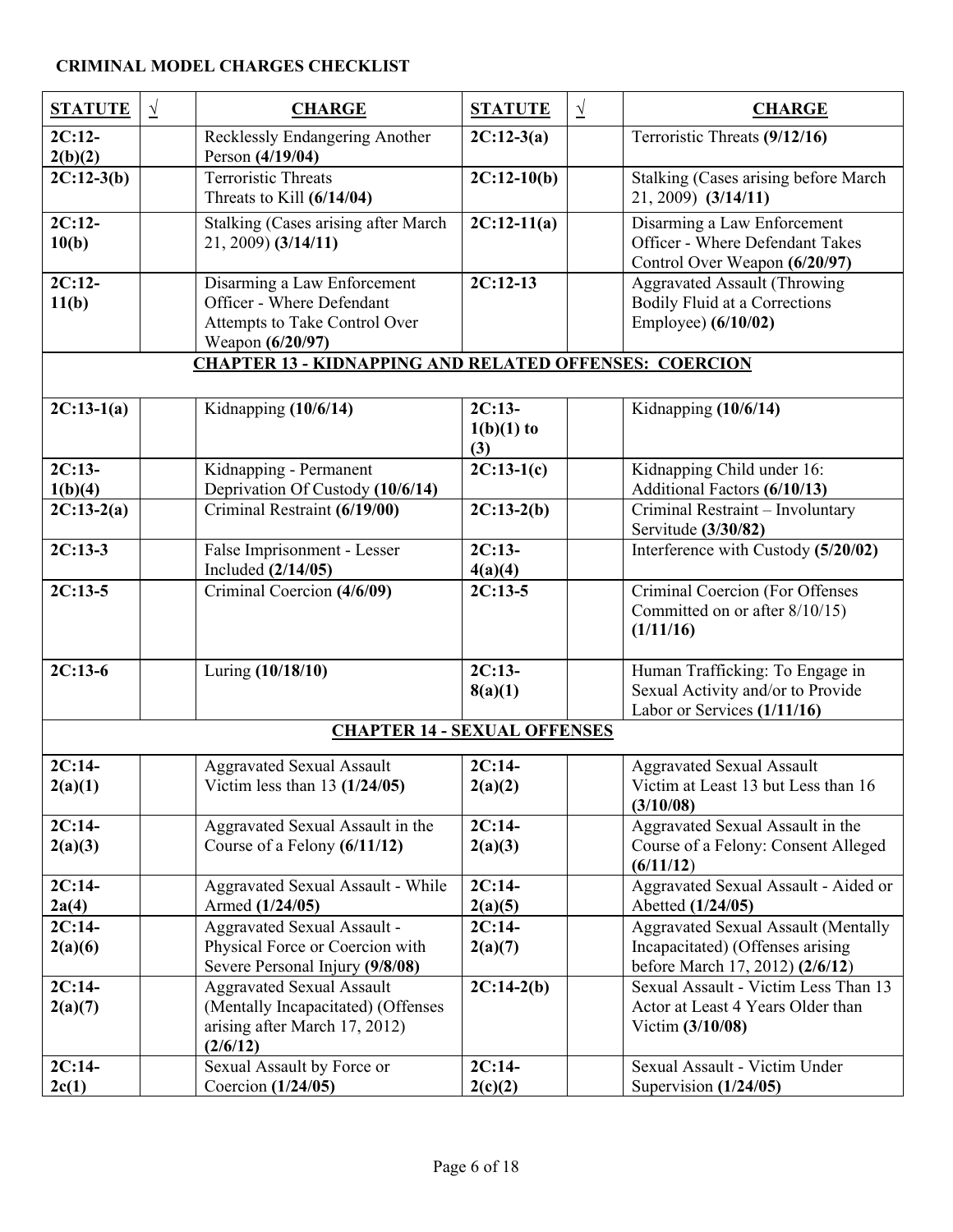| <b>STATUTE</b>                             | $\sqrt{ }$ | <b>CHARGE</b>                                                                                                                                                  | <b>STATUTE</b>                           | $\sqrt{ }$ | <b>CHARGE</b>                                                                                                                                              |
|--------------------------------------------|------------|----------------------------------------------------------------------------------------------------------------------------------------------------------------|------------------------------------------|------------|------------------------------------------------------------------------------------------------------------------------------------------------------------|
| $2C:14-$<br>2(c)(3)                        |            | Sexual Assault - Victim at Least 16<br>but less than 18 (3/10/08)                                                                                              | $2C:14-$<br>2(c)(4)                      |            | Sexual Assault - Defendant Four<br>Years Older Than Victim Between 13<br>and 16 (1/24/05)                                                                  |
| $2C:14-3a$<br>$[2C:14-$<br>2(a)(2)]        |            | <b>Aggravated Criminal Sexual</b><br>Contact (6/11/12)                                                                                                         | $2C:14-3(a)$<br>$[2C:14-$<br>$2(a)(3)$ ] |            | <b>Aggravated Criminal Sexual Contact</b><br>In the Course of a Felony $(6/11/12)$                                                                         |
| $2C:14-3(a)$<br>$[2C:14-$<br>$2(a)(3)$ ]   |            | <b>Aggravated Criminal Sexual</b><br>Contact In the Course of a Felony:<br>Consent Alleged (6/11/12)                                                           | $2C:14-3(a)$<br>$[2C:14-$<br>2(a)(4)     |            | <b>Aggravated Criminal Sexual Contact</b><br>- While Armed $(6/11/12)$                                                                                     |
| $2C:14-3(a)$<br>$[2C:14-$<br>2(a)(5)]      |            | Aggravated Criminal Sexual<br>Contact – Aided or Abetted<br>(6/11/12)                                                                                          | $2C:14-3(a)$<br>$[2C:14-$<br>2(a)(6)     |            | <b>Aggravated Criminal Sexual Contact</b><br>$-$ Severe Personal Injury (6/11/12)                                                                          |
| $2C:14-3(a)$<br>$[2C:14-$<br>2(a)(7)       |            | <b>Aggravated Criminal Sexual</b><br>Contact<br>(Victim Helpless, Mentally<br>Defective/Incapacitated) (Offenses<br>arising before March 17, 2012)<br>(2/6/12) | $2C:14-3(a)$<br>$[2C:14-$<br>2(a)(7)     |            | <b>Aggravated Criminal Sexual Contact</b><br>(Victim Helpless, Mentally<br>Incapable/Incapacitated)<br>(Offenses arising after March 17,<br>2012) (2/6/12) |
| $2C:14-3(b)$<br>$[2C:14-$<br>$2(c)(1)-(4)$ |            | Criminal Sexual Contact (6/11/12)                                                                                                                              | $2C:14-4$                                |            | Lewdness (11/28/88)                                                                                                                                        |
| $2C:14-$<br>4b(1)                          |            | Lewdness (Victim Less Than 13<br>Years of Age) (2/25/02)                                                                                                       | $2C:14-$<br>4(b)(2)                      |            | Lewdness (Victim with Mental<br>Disease or Defect) $(2/25/02)$                                                                                             |
|                                            |            |                                                                                                                                                                | <b>CHAPTER 15 - ROBBERY</b>              |            |                                                                                                                                                            |
| $2C:15-1$                                  |            | Robbery in the First Degree<br>(9/10/12)                                                                                                                       | $2C:15-1$                                |            | Robbery in the Second Degree<br>(7/2/09)                                                                                                                   |
| $2C:15-2$                                  |            | Carjacking (6/13/05)                                                                                                                                           |                                          |            |                                                                                                                                                            |
|                                            |            | <b>CHAPTER 16 - BIAS CRIMES</b>                                                                                                                                |                                          |            |                                                                                                                                                            |
| $2C:16-$<br>1(a)(1)                        |            | Bias Intimidation (Purposeful<br>Intimidation) $(5/16/11)$                                                                                                     | $2C:16-$<br>1(a)(2)                      |            | Bias Intimidation (Knowing<br>Intimidation) $(5/16/11)$                                                                                                    |
| $2C:16-$<br>1(a)(3)                        |            | Bias Intimidation (Reasonable<br>Belief of Victim) (See State v.<br>Pomianek, 221 N.J. 66 (2015) (This<br>subsection is unconstitutional).                     |                                          |            |                                                                                                                                                            |
|                                            |            | <b>CHAPTER 17- OFFENSES AGAINST PROPERTY</b><br><b>ARSON, CRIMINAL MISCHIEF, AND OTHER PROPERTY DESTRUCTION</b>                                                |                                          |            |                                                                                                                                                            |
| $2C:17-1(a)$<br>$/2C:17-$<br>1(e)          |            | Aggravated Arson (1/10/11)                                                                                                                                     | $2C:17-1(b)$                             |            | Arson (3/24/03)                                                                                                                                            |
| $2C:17-1c$                                 |            | Failure to Control or Report Fire<br>(3/24/03)                                                                                                                 | $2C:17-1(d)$                             |            | First Degree Arson (3/24/03)                                                                                                                               |
| $2C:17-1(g)$                               |            | Aggravated Arson, Arson, First<br>Degree Arson of Church,<br>Synagogue, Temple or Other Place<br>of Public Worship (3/24/03)                                   | $2C:17-$<br>$2(a)(1)$ & $(2)$            |            | Causing Widespread Injury or<br>Damage (Any Manner) (4/18/05)                                                                                              |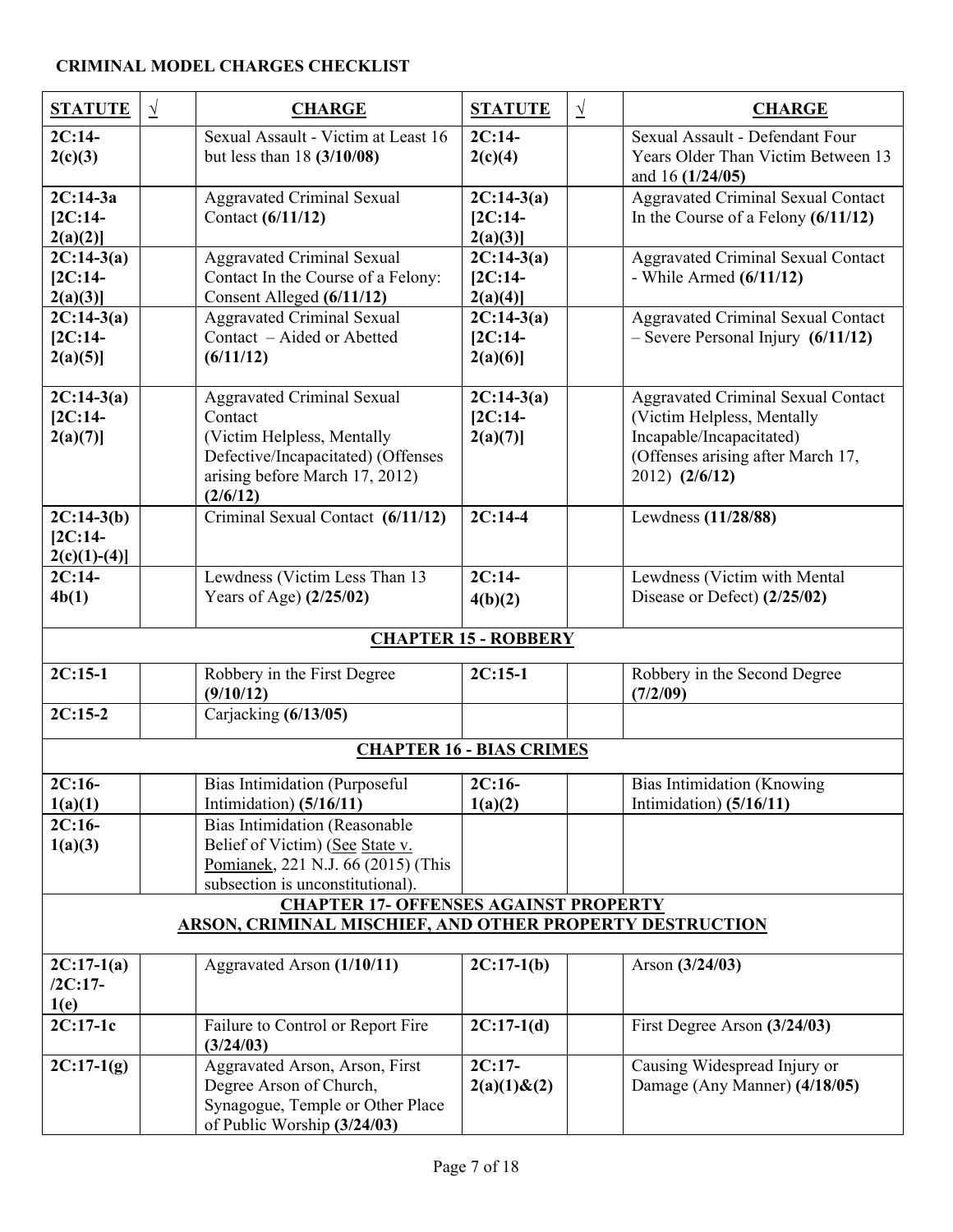| <b>STATUTE</b>                                            | $\sqrt{ }$ | <b>CHARGE</b>                                                                                      | <b>STATUTE</b>      | $\sqrt{ }$ | <b>CHARGE</b>                                                            |  |  |  |
|-----------------------------------------------------------|------------|----------------------------------------------------------------------------------------------------|---------------------|------------|--------------------------------------------------------------------------|--|--|--|
| $2C:17-$<br>2(a)(1)                                       |            | Causing Widespread Injury or<br>Damage (Explosion, Flood)<br>(4/18/05)                             | $2C:17-$<br>2(a)(2) |            | Causing Widespread Injury or<br>Damage (Hazardous Waste) (4/18/05)       |  |  |  |
| $2C:17-$<br>2(a)(2)                                       |            | Causing Widespread Injury<br>(Hazardous Discharge) (4/18/05)                                       | $2C:17-2(c)$        |            | Causing Widespread Injury or<br>Damage (Recklessly Creates)<br>(3/21/05) |  |  |  |
| $2C:17-2(d)$                                              |            | Knowingly or Recklessly Failing to<br>Prevent or Mitigate Widespread<br>Injury or Damage (3/21/05) | $2C:17-$<br>3(a)(1) |            | Criminal Mischief - Purposely or<br>Knowingly $(5/16/05)$                |  |  |  |
| $2C:17-$<br>3(a)(1)                                       |            | Criminal Mischief - Recklessly or<br>Negligently (5/16/05)                                         | $2C:17-$<br>3(a)(2) |            | Criminal Mischief - Tampering<br>(5/16/05)                               |  |  |  |
| $2C:17-$<br>3(b)(3)                                       |            | Criminal Mischief - Research<br>Facility Property (5/16/05)                                        | $2C:17-$<br>3(b)(4) |            | Criminal Mischief - Damage - Air<br>Traffic Device (6/13/05)             |  |  |  |
| $2C:17-$<br>3(b)(5)                                       |            | Criminal Mischief - Tampers with<br>Airport (6/13/05)                                              | $2C:17-$<br>3(b)(6) |            | Criminal Mischief - Grave Tampering<br>(6/13/05)                         |  |  |  |
| $2C:17-$<br>3(b)(7)                                       |            | Criminal Mischief - Substantial<br>Interruption/ Public Communication<br>(11/13/06)                | $2C:17-$<br>3(b)(8) |            | Criminal Mischief - Breaking Gas<br>Pipes/Mains (11/13/06)               |  |  |  |
| $2C:17-6(a)$                                              |            | Certain Alterations of Motor<br>Vehicle Trademarks, Id. #,<br>Prohibited (10/17/05)                | $2C:17-6(b)$        |            | Possession of Altered Motor Vehicle<br>(1/9/06)                          |  |  |  |
| <b>CHAPTER 18 - BURGLARY AND OTHER CRIMINAL INTRUSION</b> |            |                                                                                                    |                     |            |                                                                          |  |  |  |
| $2C:18-2(a)$                                              |            | Burglary - Third Degree (3/14/16)                                                                  | $2C:18-2(b)$        |            | Burglary - Second Degree (3/14/16)                                       |  |  |  |
| $2C:18-3(a)$                                              |            | Criminal Trespass (10/1/01)                                                                        | $2C:18-3(a)$        |            | Criminal Trespass: Unlicensed Entry<br>of Certain Airport Areas (4/7/14) |  |  |  |
| $2C:18-3(c)$                                              |            | Criminal Trespass - Peering<br>(3/22/99)                                                           |                     |            |                                                                          |  |  |  |
|                                                           |            | <b>CHAPTER 20 - THEFT AND RELATED OFFENSES</b>                                                     |                     |            |                                                                          |  |  |  |
| $2C:20-1.1$                                               |            | Forgery (Theft of Access Device) $2C:20-2(b)$<br>(3/22/99)                                         |                     |            | Gradation of Theft Offenses (4/14/03)                                    |  |  |  |
| $2C:20-$<br>2(b)(2)(d)                                    |            | Theft From The Person (4/15/13)                                                                    | $2C:20-$<br>2(c)(2) |            | Claim of Right Defense (11/4/96)                                         |  |  |  |
| $2C:20-3(a)$                                              |            | Theft of Movable Property<br>(2/11/08)                                                             | $2C:20-3(b)$        |            | Theft of Immovable Property<br>(3/13/17)                                 |  |  |  |
| $2C:20-4$                                                 |            | Theft by Deception $(4/15/13)$                                                                     | $2C:20-5$           |            | Theft by Extortion (6/5/06)                                              |  |  |  |
| $2C:20-6$                                                 |            | Theft of Property Lost, Mislaid, or<br>Delivered by Mistake (6/5/06)                               | $2C:20-7(a)$        |            | Receiving Stolen Property (3/21/05)                                      |  |  |  |
| $2C:20-7$                                                 |            | Supplemental Charge on Theft<br>(2/11/08)                                                          | $2C:20-7(b)$        |            | Inferences - Theft by Receiving<br>Stolen Property (2/22/99)             |  |  |  |
| $2C:20-$<br>7.1(b)                                        |            | Dealing in Stolen Property<br>(12/2/96)                                                            | $2C:20-8(a)$        |            | Theft of Services (purposely obtains)<br>(3/22/99)                       |  |  |  |
| $2C:20-8(b)$                                              |            | Theft of Services (3/22/99)                                                                        | $2C:20-9$           |            | Theft by Failure to Make Required<br>Disposition $(2/22/93)$             |  |  |  |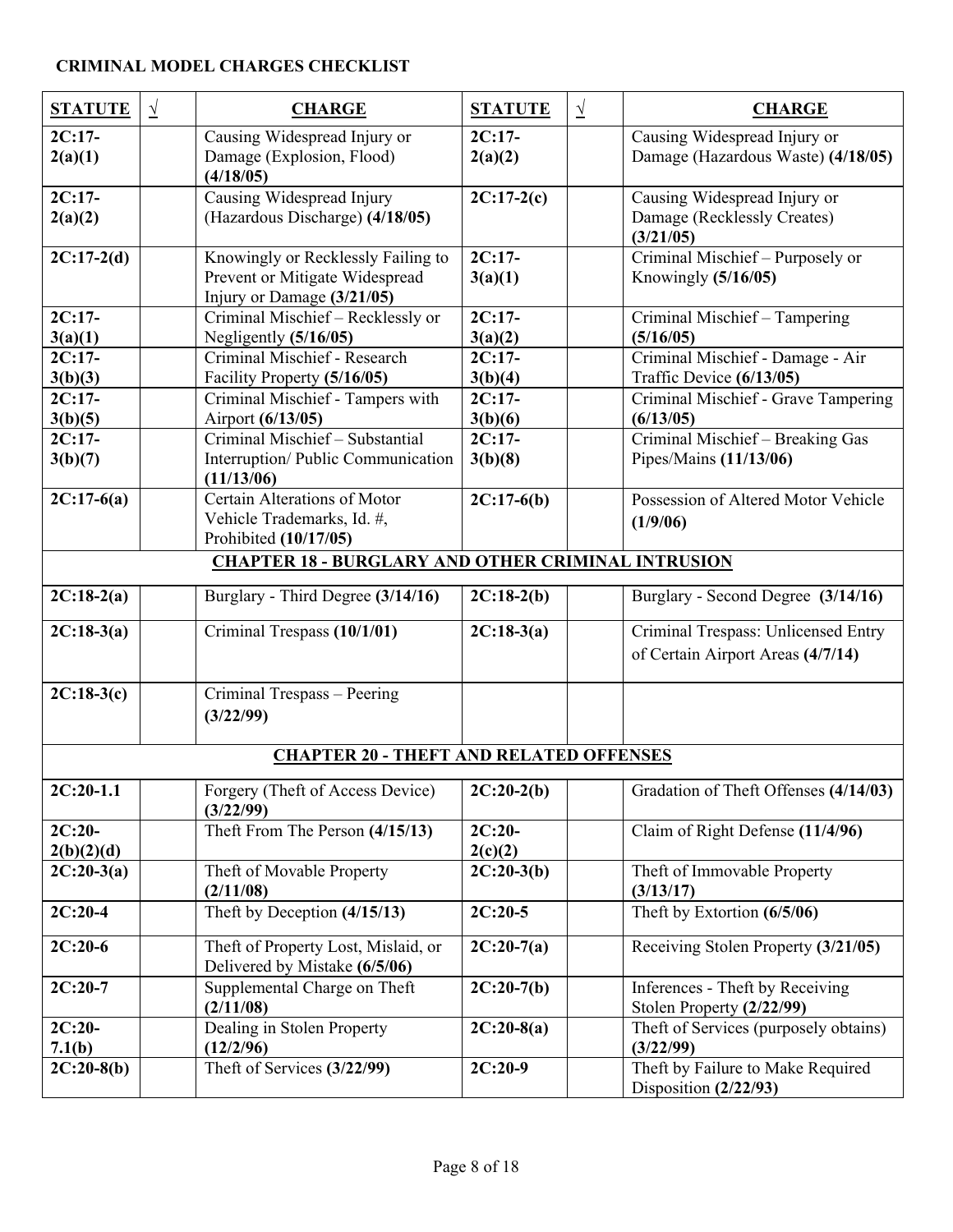| <b>STATUTE</b>       | $\sqrt{ }$ | <b>CHARGE</b>                                               | <b>STATUTE</b>     | $\sqrt{ }$ | <b>CHARGE</b>                                                |
|----------------------|------------|-------------------------------------------------------------|--------------------|------------|--------------------------------------------------------------|
| $2C:20-10b,$         |            | Unlawful Taking of Means of                                 | $2C:20-10(d)$      |            | Unlawful Taking of Means of                                  |
| $-10c$               |            | Conveyance - Motor Vehicle                                  |                    |            | Conveyance - Motor Vehicle                                   |
|                      |            | Operator or Another Exercising                              |                    |            | Passenger (3/23/98)                                          |
|                      |            | Control (5/18/98)                                           |                    |            |                                                              |
| $2C:20-$             |            | Shoplifting [Carrying Away]                                 | $2C:20-$           |            | Shoplifting [Concealment] (5/13/19)                          |
| 11(b)(1)             |            | (5/13/19)                                                   | 11(b)(2)           |            |                                                              |
| $2C:20-$             |            | Shoplifting [Altering/Removing                              | $2C:20-$           |            | Shoplifting [Transferring]                                   |
| 11(b)(3)             |            | Labels/Tags] (5/13/19)                                      | 11(b)(4)           |            | Merchandise] (5/13/19)                                       |
| $2C:20-$             |            | Shoplifting [Under-Ringing]                                 | $2C:20-$           |            | Shoplifting [Removing Shopping                               |
| 11(b)(5)<br>$2C:20-$ |            | (5/13/19)<br>Computer Criminal Activity -                   | 11(b)(6)           |            | $Cart(s)$ ] (5/13/19)<br>Computer Criminal Activity - Alters |
| 25(a)                |            | Access (6/11/18)                                            | $2C:20-25(b)$      |            | (6/11/18)                                                    |
| $2C:20-$             |            | Computer Criminal Activity -                                | $2C:20-25(e)$      |            | Computer Criminal Activity -                                 |
| 25(c)                |            | Access to Defraud (6/11/18)                                 |                    |            | Obtains (6/11/18)                                            |
| $2C:20-$             |            | Computer Criminal Activity -                                | $2C:20-36$ &       |            | Unauthorized Use of ATP Card or                              |
| 25(f)                |            | Recklessly Alters (6/11/18)                                 | $2C:20-37$         |            | Food Stamp Coupons or Benefit Card                           |
|                      |            |                                                             |                    |            | (3/22/04)                                                    |
|                      |            | <b>CHAPTER 21 - FORGERY AND FRAUDULENT PRACTICES</b>        |                    |            |                                                              |
| $2C:21-1(a)$         |            | Forgery (6/14/10)                                           | $2C:21-1(c)$       |            | Possession of Forgery Devices                                |
|                      |            |                                                             |                    |            | "makes" (10/17/88)                                           |
| $2C:21-1(c)$         |            | Possession of Forgery Devices                               | $2C:21-$           |            | Sale, Offer for Sale, Expose for Sale                        |
|                      |            | "possession" (10/17/88)                                     | 2.1(a)             |            | or Transfer of False Government                              |
|                      |            |                                                             |                    |            | Documents $(1/13/14)$                                        |
| $2C:21-$             |            | Possession of False Government                              | $2C:21-$           |            | <b>Making False Government</b>                               |
| 2.1(a)               |            | Documents with Intent to Sell                               | 2.1(b)             |            | Documents $(1/13/14)$                                        |
|                      |            | (1/13/14)                                                   |                    |            |                                                              |
| $2C:21-$             |            | Possession of Devices or Materials to                       | $2C:21-$           |            | Uttering of False Government                                 |
| 2.1(b)               |            | make False Government Documents                             | 2.1(c)             |            | Documents $(1/13/14)$                                        |
| $2C:21-$             |            | (1/13/14)<br>Possession of False Government                 | $2C:21-2.4$        |            | Possession of Certain Fraudulent                             |
| 2.1(d)               |            | Documents $(1/13/14)$                                       |                    |            | Receipts, UPC Labels and Checks                              |
|                      |            |                                                             |                    |            | (5/19/03)                                                    |
| $2C:21-4(a)$         |            | Falsifying or Tampering with                                | $2C:21-4.3$        |            | Health Care Claims Fraud                                     |
|                      |            | Records (3/22/99)                                           | (a/b)              |            | Knowing/Reckless Practitioner                                |
|                      |            |                                                             |                    |            | (12/9/02)                                                    |
| $2C:21-$<br>4.3(a)   |            | Health Care Claims Fraud:<br>Knowing Practitioner (12/9/02) | $2C:21-$           |            | Health Care Claims Fraud: Reckless<br>Practitioner (12/9/02) |
| $2C:21-$             |            | Health Care Claims Fraud                                    | 4.3(b)<br>$2C:21-$ |            | Health Care Claims Fraud Knowing                             |
| 4.3(c)               |            | Knowing/Reckless Nonpractitioner                            | 4.3(c)             |            | Nonpractitioner (12/9/02)                                    |
|                      |            | (12/9/02)                                                   |                    |            |                                                              |
| $2C:21-$             |            | Health Care Claims Fraud Reckless                           | $2C:21-$           |            | Insurance Fraud: Making False                                |
| 4.3(d)               |            | Nonpractitioner (12/9/02)                                   | 4.6(a)(1)          |            | Statement (Claims) (3/14/16)                                 |
| $2C:21-$             |            | Insurance Fraud: Omission of                                | $2C:21-$           |            | Insurance Fraud: Making False                                |
| 4.6a(1)              |            | Material Fact (Claims) (3/14/16)                            | 4.6(a)(2)          |            | Statement (Application) (3/14/16)                            |
| $2C:21-$             |            | Insurance Fraud: Omission of                                | $2C:21-$           |            | Insurance Fraud: Making False                                |
| 4.6(a)(2)            |            | Material Fact (Application)<br>(3/14/16)                    | 4.6(a)(3)          |            | Statement (Payments) (3/14/16)                               |
| $2C:21-$             |            | Insurance Fraud: Omission of                                | $2C:21-$           |            | Insurance Fraud: Insurance from                              |
| 4.6(a)(3)            |            | Material Fact (Payment) (3/14/16)                           | 4.6(b)             |            | Another State (3/14/16)                                      |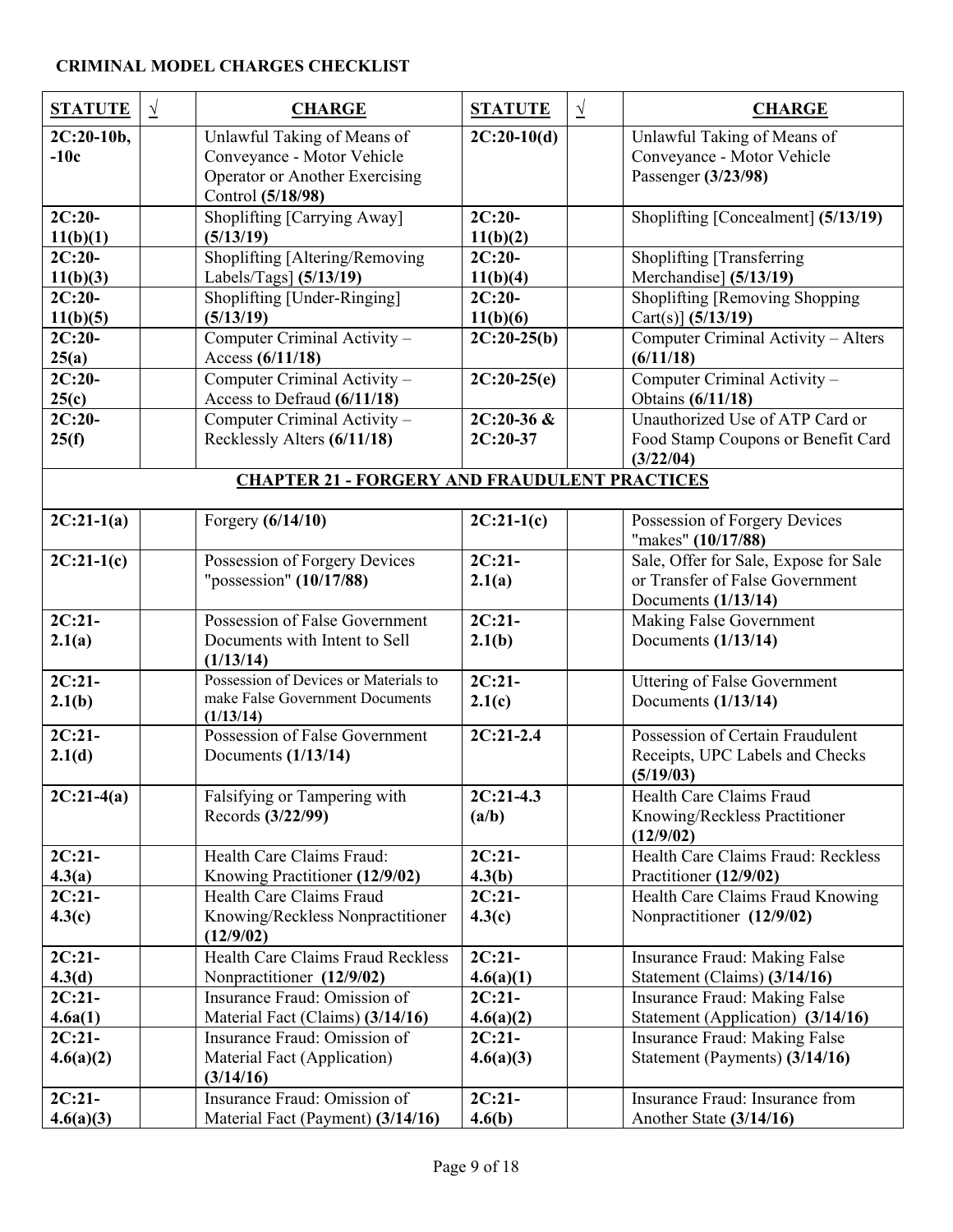| <b>STATUTE</b>      | $\sqrt{ }$ | <b>CHARGE</b>                                                                                                                                   | <b>STATUTE</b>      | $\sqrt{ }$ | <b>CHARGE</b>                                                                                                                                         |
|---------------------|------------|-------------------------------------------------------------------------------------------------------------------------------------------------|---------------------|------------|-------------------------------------------------------------------------------------------------------------------------------------------------------|
| $2C:21-5$           |            | Bad Checks (3/26/01)                                                                                                                            | $2C:21-6(b)$        |            | False Statements in Procuring<br>Credit Card (5/18/98)                                                                                                |
| $2C:21-$<br>6(c)(1) |            | Credit Card Theft (Receiving)<br>(5/18/98)                                                                                                      | $2C:21-$<br>6(c)(1) |            | Credit Card Theft (Taking) (5/18/98)                                                                                                                  |
| $2C:21-$<br>6(c)(2) |            | Credit Card Theft (5/18/98)                                                                                                                     | $2C:21-$<br>6(c)(3) |            | Credit Card Theft (Buying) (5/18/98)                                                                                                                  |
| $2C:21-$<br>6(c)(3) |            | Credit Card Theft (Selling)<br>(5/18/98)                                                                                                        | $2C:21-$<br>6(c)(4) |            | Credit Card Theft (Security for Debt)<br>(6/8/98)                                                                                                     |
| $2C:21-$<br>6(c)(5) |            | Credit Card Theft (Make or<br>Emboss) (6/8/98)                                                                                                  | $2C:21-$<br>6(c)(6) |            | Credit Card Theft (Signing) (6/8/98)                                                                                                                  |
| $2C:21-$<br>6(d)(1) |            | Credit Card Crimes: Intent to<br>Defraud<br>(Use of Forged or Expired or<br>Revoked Card) (6/8/98)                                              | $2C:21-$<br>6(d)(2) |            | Credit Card Crimes: Intent to Defraud<br>(False Representation as Cardholder)<br>(6/8/98)                                                             |
| $2C:21-6(d)$        |            | Credit Card Crimes: Intent to<br>Defraud; Penalties; Revocation<br>(Using Card Obtained/Retained in<br>Violation of Law) (6/8/98)               | $2C:21-$<br>6(e)(1) |            | Credit Card Crimes: Intent to Defraud<br>by Person Authorized To Furnish<br>Money, Goods, Services (Furnishing<br>Anything of Value) (6/8/98)         |
| $2C:21-$<br>6(e)(1) |            | Credit Card Crimes: Intent to<br>Defraud by Person Authorized To<br>Furnish Money, Goods, Services<br>(Forged/Expired/Revoked Card)<br>(6/8/98) | $2C:21-$<br>6(e)(2) |            | Credit Card Crimes: Intent to Defraud<br>by Person Authorized To Furnish<br>Money, Goods, Services (Failure to<br>Furnish Anything of Value) (6/8/98) |
| $2C:21-6(f)$        |            | Credit Card Crimes: Incomplete<br>Credit Cards; Intent to Complete<br>without Consent (6/8/98)                                                  | $2C:21-6(f)$        |            | Credit Card Crimes: Incomplete<br>Credit Cards (Credit Card Tools)<br>(6/8/98)                                                                        |
| $2C:21-6(g)$        |            | Credit Card Crimes: Knowingly<br>Receiving Illegally (6/8/98)                                                                                   | $2C:21-6(h)$        |            | Credit Card Crimes: Fraudulent Use<br>of Credit Cards (Using) (6/8/98)                                                                                |
| $2C:21-6(h)$        |            | Credit Card Crimes: Fraudulent Use<br>(Furnishing) (6/8/98)                                                                                     | $2C:21-9(a)$        |            | Misconduct by Corporate Official<br>(2/13/17)                                                                                                         |
| $2C:21-9(b)$        |            | Misconduct by Corporate Official<br>(2/13/17)                                                                                                   | $2C:21-9(c)$        |            | Misconduct by Corporate Official<br>(2/13/17)                                                                                                         |
| $2C:21-15$          |            | Misapplication of Entrusted<br>Property (Fiduciary Duty) (6/16/08)                                                                              | $2C:21-15$          |            | Misapplication of Property of<br>Government or Financial Institution<br>(6/16/08)                                                                     |
| $2C:21-$<br>17(a)   |            | Impersonation; Theft of Identity<br>(4/6/09)                                                                                                    | $2C:21-20(a)$       |            | Unlicensed Practice of Medicine and<br>Surgery or Podiatry-Engaging in<br>Practice (4/17/17)                                                          |
| $2C:21-$<br>20(b)   |            | Unlicensed Practice of Medicine<br>and Surgery or Podiatry -<br>Exceeding the Scope of Permitted<br>Practice (4/17/17)                          | $2C:21-20(c)$       |            | Unlicensed Practice of Medicine and<br>Surgery or Podiatry - Holding Out to<br>Public as Eligible to Practice<br>(4/17/17)                            |
| $2C:21-$<br>20(d)   |            | Unlicensed Practice of Medicine<br>and Surgery or Podiatry - Engaging<br>in Activity for which a License is<br>Required (4/17/17)               | $2C:21-20(e)$       |            | Unlicensed Practice of Medicine an d<br>Surgery or Podiatry - Practicing<br>Under a False Name or False<br>Impersonation $(4/17/17)$                  |
| $2C:21-22$          |            | Unauthorized Practice of Law<br>(6/10/13)                                                                                                       | $2C:21-25(a)$       |            | Financial Facilitation of Criminal<br>Activity (Money Laundering)<br>(6/15/09)                                                                        |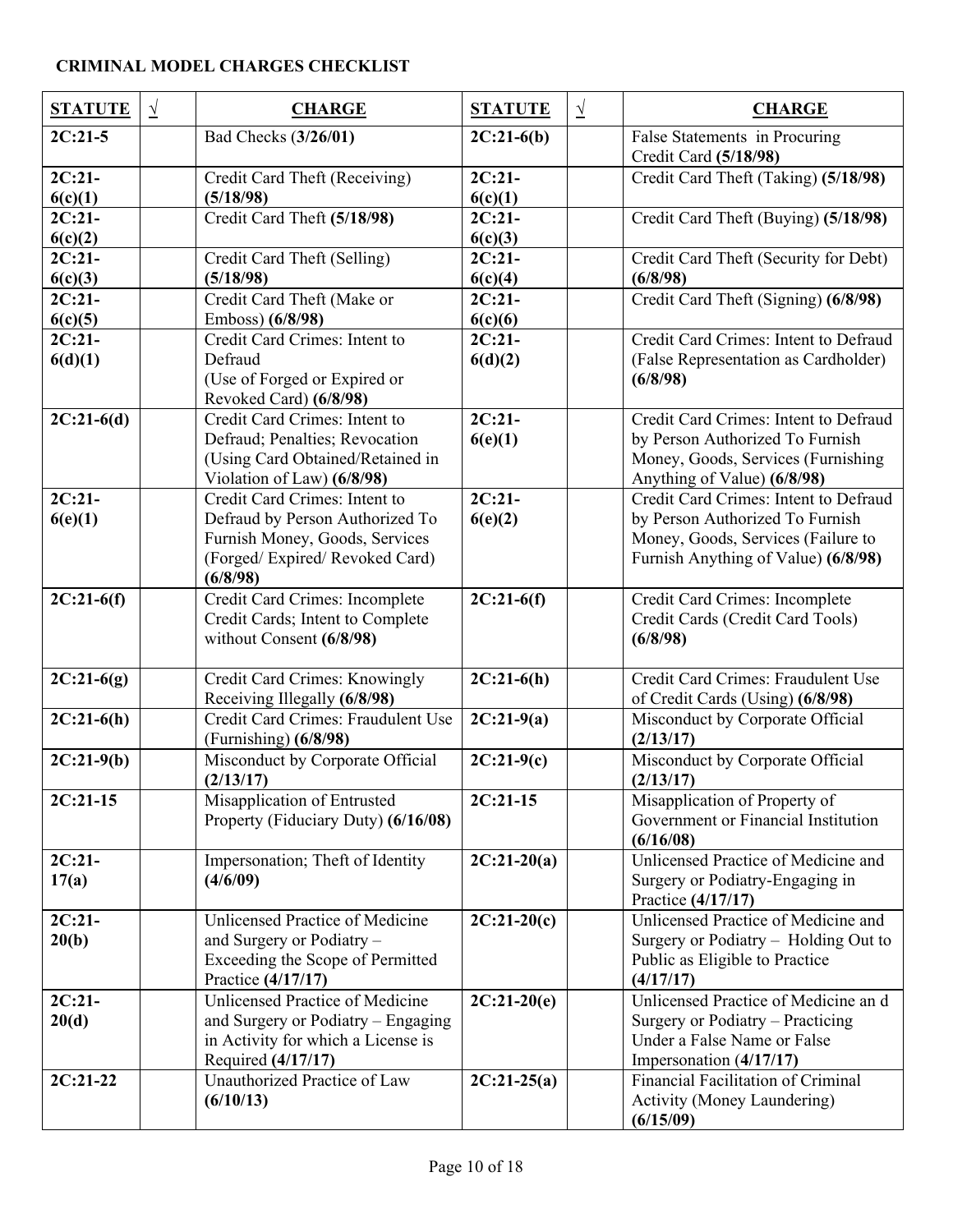| <b>STATUTE</b>                 | $\sqrt{ }$ | <b>CHARGE</b>                                                                                                                  | <b>STATUTE</b>            | $\sqrt{ }$ | <b>CHARGE</b>                                                                                      |
|--------------------------------|------------|--------------------------------------------------------------------------------------------------------------------------------|---------------------------|------------|----------------------------------------------------------------------------------------------------|
| $2C:21-$<br>25(b)(1)           |            | Financial Facilitation of Criminal<br>Activity (Money Laundering)<br>[Promotion Prong] (6/15/09)                               | $2C:21-$<br>25(b)(2)      |            | Financial Facilitation of Criminal<br>Activity (Money Laundering)<br>[Concealment Prong] (6/15/09) |
| $2C:21-$<br>25(c)              |            | Financial Facilitation of Criminal<br>Activity (Money Laundering)<br>(6/15/09)                                                 | $2C:21-31(b)$             |            | Unauthorized Practice of Immigration<br>Law (6/21/99)                                              |
| $2C:21-$<br>31(c)              |            | Unauthorized Practice of<br>Immigration Law (6/21/99)                                                                          | $2C:21-32(c)$             |            | New Jersey Trademark Counterfeiting<br>Act (5/7/07)                                                |
| $2C:21-$<br>34(a)              |            | False Contract Payment Claims<br>[Knowingly Submits False Claim]<br>(9/12/05)                                                  | $2C:21-34(b)$             |            | <b>False Contract Payment Claims</b><br>[Knowingly Makes False<br>Representation] (9/12/05)        |
| $2C:21-$<br>34(c)              |            | <b>False Contract Payment Claims</b><br>(Knowingly Pays Less) (10/17/05)                                                       | $2C:21-42$                |            | Filing/Recording Lien Against Public<br>Official with Knowledge of its Falsity<br>(2/12/18)        |
| $2C:21-42$                     |            | Filing/Recording Lien Against<br>Public Official with Intent to<br>Harass, Defraud, Retaliate, Impede<br>Performance (2/12/18) |                           |            |                                                                                                    |
|                                |            | 2C:22-1a(1) CHAPTER 22 - HUMAN REMAINS                                                                                         |                           |            |                                                                                                    |
| $2C:22-$<br>1(a)(1)            |            | Disturbing/Desecrating Human<br>Remains (10/15/12)                                                                             | $2C:22-$<br>1(a)(2)       |            | Disturbing/Desecrating Human<br>Remains (2/6/12)                                                   |
| $2C:22-$<br>1(a)(3)            |            | Disturbing/Desecrating Human<br>Remains (2/6/12)                                                                               |                           |            |                                                                                                    |
|                                |            | <b>CHAPTER 24 - OFFENSES AGAINST OTHERS</b><br>OFFENSES AGAINST THE FAMILY, CHILDREN AND INCOMPETENTS                          |                           |            |                                                                                                    |
| $2C:24-$<br>4(a)(1)            |            | Endangering the Welfare of a Child,<br><b>Sexual Conduct (Second Degree)</b><br>(4/7/14)                                       | $2C:24-$<br>4(a)(1)       |            | Endangering the Welfare of a Child,<br>Sexual Conduct (Third Degree)<br>(4/7/14)                   |
| $2C:24-$<br>4(a)(2)            |            | Endangering the Welfare of a Child,<br>Abuse or Neglect (Second Degree)<br>(3/9/15)                                            | $2C:24-$<br>4(a)(2)       |            | Endangering the Welfare of a Child,<br>Abuse or Neglect (Third Degree)<br>(3/9/15)                 |
| $2C:24-$<br>4(b)(3)            |            | Endangering the Welfare of a Child<br>(Pornography) $(1/14/08)$                                                                | $2C:24-$<br>4(b)(3)       |            | Endangering the Welfare of a Child<br>(Pornography) - crimes after 8/14/13<br>(9/8/14)             |
| $2C:24-$<br>4(b)(4)            |            | Endangering the Welfare of a Child<br>(Pornography) (11/13/06)                                                                 | $2C:24-$<br>4(b)(4)       |            | Endangering the Welfare of a Child<br>(Pornography) - crimes after 8/14/13<br>(9/8/14)             |
| $2C:24-$<br>4(b)(5)(a)         |            | Endangering the Welfare of a Child<br>(Pornography) $(1/8/07)$                                                                 | $2C:24-$<br>4(b)(5)(a)(i) |            | Endangering the Welfare of a Child<br>(Pornography) - crimes after 8/14/13<br>(9/8/14)             |
| $2C:24-$<br>4(b)(5)(a)<br>(ii) |            | Endangering the Welfare of a Child<br>(Pornography) - crimes after<br>$8/14/13$ (9/8/14)                                       | $2C:24-$<br>4b(5)(a)(iii) |            | Endangering the Welfare of a Child<br>(Pornography) - crimes after 8/14/13<br>(9/8/14)             |
| $2C:24-$<br>4(b)(5)(b)         |            | Endangering the Welfare of a Child<br>(Pornography) (1/8/07)                                                                   | $2C:24-$<br>4(b)(5)(b)    |            | Endangering the Welfare of a Child<br>(Pornography) - crimes after 8/14/13<br>(9/8/14)             |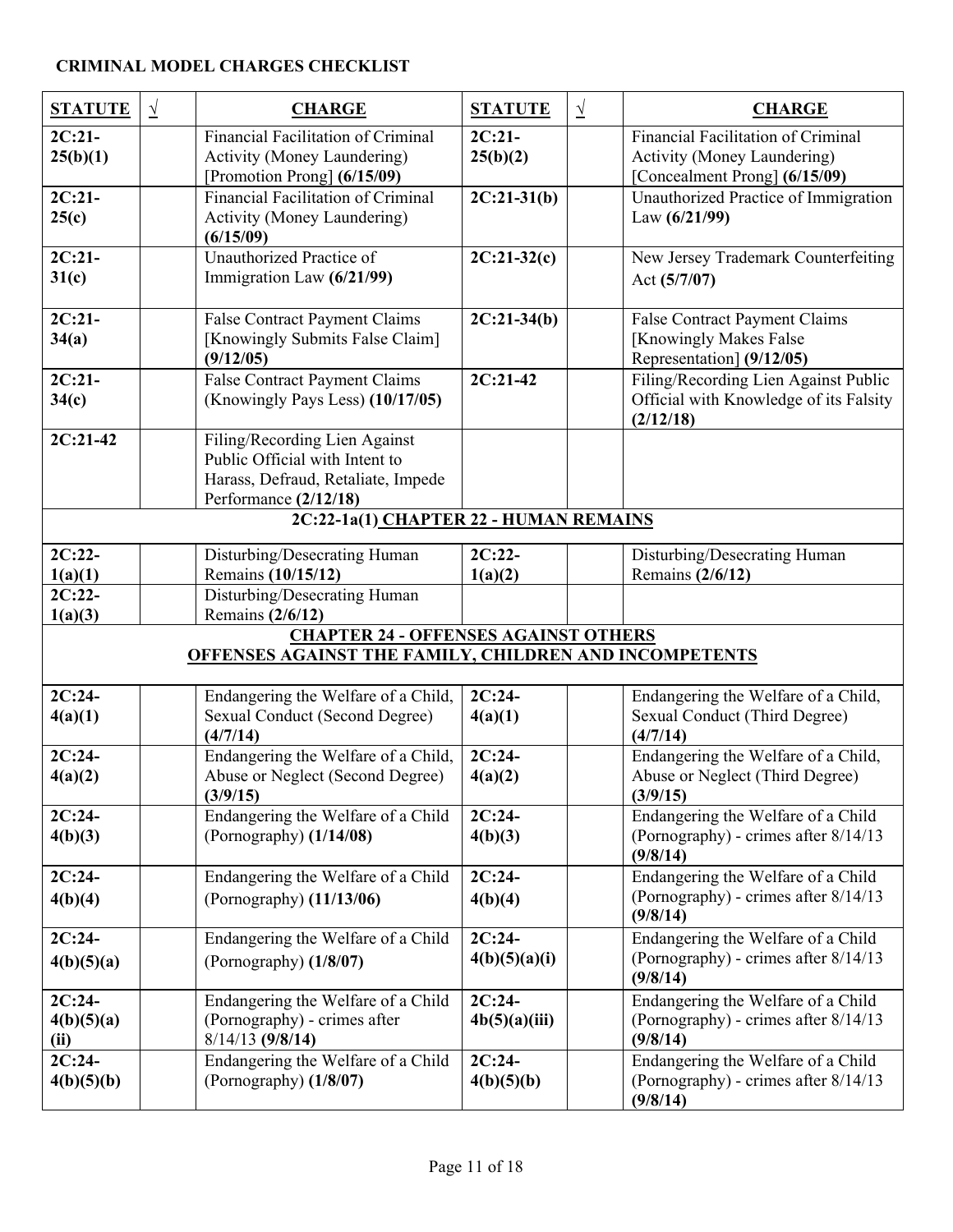| <b>STATUTE</b> | $\sqrt{ }$ | <b>CHARGE</b>                                                    | <b>STATUTE</b>          | $\sqrt{ }$ | <b>CHARGE</b>                                                      |
|----------------|------------|------------------------------------------------------------------|-------------------------|------------|--------------------------------------------------------------------|
| $2C:24-4.1$    |            | Leader of a Child Pornography<br>Network (4/8/19)                | $2C:24-8$               |            | Neglect of Elderly or Disabled<br>Persons (5/16/11)                |
| $2C:24-9$      |            | Use of a Juvenile to Commit a<br>Criminal Offense (6/19/01)      |                         |            |                                                                    |
|                |            | <b>CHAPTER 27 - OFFENSES AGAINST PUBLIC ADMINISTRATION</b>       |                         |            |                                                                    |
|                |            | <b>BRIBERY AND CORRUPT INFLUENCE</b>                             |                         |            |                                                                    |
| $2C:27-2$      |            |                                                                  | $2C:27-2$               |            |                                                                    |
|                |            | Bribery in Official and Political<br>Matters (Giver) (2/14/11)   |                         |            | Bribery in Official and Political<br>Matters (Recipient) (2/14/11) |
| $2C:27-5$      |            | Retaliation for Past Official Action<br>(5/4/09)                 |                         |            |                                                                    |
|                |            | <b>CHAPTER 28 - PERJURY AND OTHER FALSIFICATION IN</b>           |                         |            |                                                                    |
|                |            |                                                                  | <b>OFFICIAL MATTERS</b> |            |                                                                    |
| $2C:28-1$      |            | Perjury (10/30/93)                                               | $2C:28-2(a)$            |            | False Swearing (12/9/02)                                           |
| $2C:28-2(c)$   |            | False Swearing (inconsistent<br>statements) $(2/24/03)$          | $2C:28-4(a)$            |            | False Reports to Law Enforcement<br>Authorities (3/6/06)           |
| $2C:28-5(a)$   |            | Tampering With Witnesses and                                     | $2C:28-5(a)$            |            | Tampering With Witnesses and                                       |
|                |            | Informants (Cases arising before                                 |                         |            | Informants (Cases arising after                                    |
|                |            | September 10, 2008) (1/12/09)                                    |                         |            | September 10, 2008) (3/16/09)                                      |
| $2C:28-5(b)$   |            | Retaliation Against Witness or<br>Informant $(5/4/09)$           | $2C:28-6(1)$            |            | Tampering with Physical Evidence<br>(Alters, Destroys, Conceals or |
|                |            |                                                                  |                         |            | Removes) (12/13/99)                                                |
| $2C:28-6(2)$   |            | Tampering with Physical Evidence                                 | $2C:28-$                |            | Tampering with Public Records or                                   |
|                |            | (Makes, Prepares, Presents)                                      | 7(a)(1)                 |            | Information (False Entry or                                        |
|                |            | (12/13/99)                                                       |                         |            | Alteration) (5/22/00)                                              |
| $2C:28-$       |            | Tampering with Public Records or                                 | $2C:28-$                |            | Tampering with Public Records or                                   |
| 7(a)(2)        |            | Information (Making, Presenting or                               | 7(a)(3)                 |            | Information (Destruction,                                          |
|                |            | Filing a False Document, Record or                               |                         |            | Concealment, Removal or Mutilation)                                |
|                |            | Thing) (5/22/00)                                                 |                         |            | (5/22/00)                                                          |
|                |            |                                                                  |                         |            |                                                                    |
| $2C:28-7(c)$   |            | Tampering with Public Records or                                 | $2C:28-8(b)$            |            | Impersonating a Law Enforcement                                    |
|                |            | Information (Recording Devices in<br>Patrol Vehicles) (6/11/18)  |                         |            | Officer (6/14/04)                                                  |
|                |            | <b>CHAPTER 29 - OBSTRUCTING GOVERNMENTAL OPERATIONS; ESCAPES</b> |                         |            |                                                                    |
|                |            |                                                                  |                         |            |                                                                    |
| $2C:29-1$      |            | Obstructing Administration of Law                                | $2C:29-1$               |            | Obstructing Administration of Law or                               |
|                |            | or Other Governmental Function                                   |                         |            | Other Governmental Function                                        |
|                |            | [Where crime occurred before April                               |                         |            | [Where crime occurred on or after                                  |
| $2C:29-2(a)$   |            | 28, 2000] (10/23/00)<br>Resisting Arrest - Flight Not            | $2C:29-2(a)$            |            | April 28, 2000] (10/23/00)<br>Resisting Arrest - Flight Alleged    |
|                |            | Alleged (5/7/07)                                                 |                         |            | (5/7/07)                                                           |
| $2C:29-2(b)$   |            | Eluding an Officer [Second and                                   | $2C:29-3(a)$            |            | Hindering Apprehension or                                          |
|                |            | Third Degree] (11/15/04)                                         |                         |            | Prosecution of Another (5/12/14)                                   |
| $2C:29-3(b)$   |            | Hindering One's Own                                              | $2C:29-$                |            | Killing an Animal Used by a Law                                    |
|                |            | Apprehension or Prosecution                                      | 3.1(a)                  |            | Enforcement Agency or a Search and                                 |
|                |            | (5/12/14)                                                        |                         |            | Rescue Dog (4/7/14)                                                |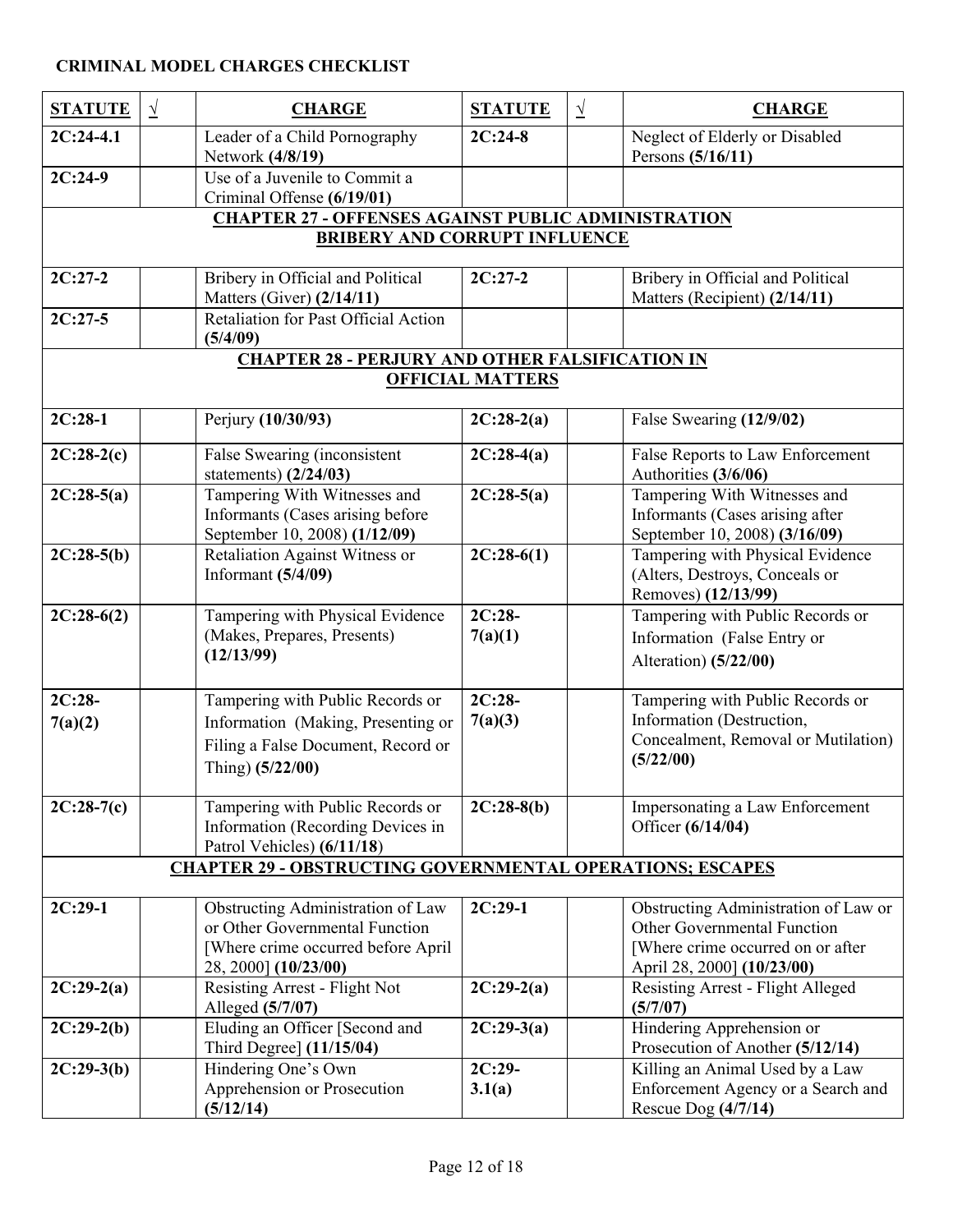| <b>STATUTE</b>                                                         | $\sqrt{ }$ | <b>CHARGE</b>                                                          | <b>STATUTE</b> | $\sqrt{ }$ | <b>CHARGE</b>                                     |  |  |
|------------------------------------------------------------------------|------------|------------------------------------------------------------------------|----------------|------------|---------------------------------------------------|--|--|
| $2C:29-$                                                               |            | Injuring an Animal Used by a Law                                       | $2C:29-$       |            | Threatening to Kill, Maim, or Inflict             |  |  |
| 3.1(b)                                                                 |            | Enforcement Agency or a Search                                         | 3.1(c)         |            | Harm upon an Animal Used by a Law                 |  |  |
|                                                                        |            | and Rescue Dog (4/7/14)                                                |                |            | Enforcement Agency or a Search and                |  |  |
|                                                                        |            |                                                                        |                |            | Rescue Dog (4/7/14)                               |  |  |
| $2C:29-$<br>3.1(d)                                                     |            | Interfering with a Law Enforcement<br>Officer Using an Animal - Lesser | $2C:29-3.2$    |            | Killing a Service Animal or Guide<br>Dog (6/9/14) |  |  |
|                                                                        |            | Included $(4/7/14)$                                                    |                |            |                                                   |  |  |
| $2C:29-3.2$                                                            |            | Injuring a Service Animal or Guide                                     | $2C:29-3.2$    |            | Interfering with a Service Animal or              |  |  |
|                                                                        |            | Dog (6/9/14)                                                           |                |            | Guide Dog (6/9/14)                                |  |  |
| $2C:29-4$                                                              |            | Compounding (5/5/82)                                                   | $2C:29-5(a)$   |            | Escape (6/5/06)                                   |  |  |
| $2C:29-5(b)$                                                           |            | Escape - Absconding from Parole                                        | $2C:29-5(c)$   |            | Permitting Escape - Public Servant                |  |  |
| $2C:29-5(c)$                                                           |            | (3/25/02)<br>Causing or Facilitating Escape                            | $2C:29-6(a)$   |            | (11/13/06)<br>Escape Implements - Inmate          |  |  |
|                                                                        |            | (11/13/06)                                                             |                |            | Providing $(1/22/86)$                             |  |  |
| $2C:29-6(a)$                                                           |            | <b>Escape Implements - Introducing</b>                                 | $2C:29-6(b)$   |            | Providing an Inmate with Contraband               |  |  |
|                                                                        |            | into Institution or Providing Inmate                                   |                |            | (1/22/86)                                         |  |  |
|                                                                        |            | (1/22/86)                                                              |                |            |                                                   |  |  |
| $2C:29-7$                                                              |            | Default in Required Appearance                                         | $2C:29-8$      |            | Corrupting or Influencing a Jury                  |  |  |
|                                                                        |            | $(Bail \; Jumping)$ $(9/8/08)$                                         |                |            | (6/13/11)                                         |  |  |
|                                                                        |            |                                                                        |                |            |                                                   |  |  |
| $2C:29-9(a)$                                                           |            | Contempt (10/17/88)                                                    | $2C:29-9(b)$   |            | Violation of an Order under the                   |  |  |
|                                                                        |            |                                                                        |                |            | Prevention of Domestic Violence Act               |  |  |
| (6/20/97)<br><b>CHAPTER 30 - MISCONDUCT IN OFFICE; ABUSE OF OFFICE</b> |            |                                                                        |                |            |                                                   |  |  |
|                                                                        |            |                                                                        |                |            |                                                   |  |  |
| $2C:30-2$                                                              |            | Official Misconduct (9/11/06)                                          | $2C:30-6$      |            | Crime of Official Deprivation of Civil            |  |  |
|                                                                        |            |                                                                        |                |            | Rights (5/16/11)                                  |  |  |
| $2C:30-7$                                                              |            | Pattern of Official Misconduct                                         |                |            |                                                   |  |  |
|                                                                        |            | (3/14/11)                                                              |                |            |                                                   |  |  |
|                                                                        |            | <b>CHAPTER 33 - OFFENSES AGAINST PUBLIC ORDER, HEALTH AND DECENCY</b>  |                |            |                                                   |  |  |
|                                                                        |            | RIOT, DISORDERLY CONDUCT, AND RELATED OFFENSES                         |                |            |                                                   |  |  |
|                                                                        |            |                                                                        |                |            |                                                   |  |  |
| $2C:33-1(a)$                                                           |            | Riot (10/17/88)                                                        | $2C:33-3$      |            | False Public Alarms (10/17/88)                    |  |  |
| $2C:33-$                                                               |            | False Public Alarms (5/9/16)                                           | $2C:33-$       |            | False Public Alarms-Immediate or                  |  |  |
| 3(a)(1)(a)                                                             |            |                                                                        | 3(a)(1)(b)     |            | Heightened Response (6/6/16)                      |  |  |
| 2C:33-                                                                 |            | False Public Alarms-Impending                                          | 2C:33-         |            | False Public Alarms- Critical                     |  |  |
| 3(a)(1)(b)                                                             |            | Bombing/Hostage Situation/Person                                       | 3(a)(1)(c)     |            | Infrastructure $(6/6/16)$                         |  |  |
|                                                                        |            | Armed with Deadly Weapon<br>(6/6/16)                                   |                |            |                                                   |  |  |
| $2C:33-$                                                               |            | False Public Alarms-Transmit to or                                     | $2C:33-3(b)$   |            | False Public Alarms-Facsimile Bomb                |  |  |
| 3(a)(2)                                                                |            | within Organization (6/6/16)                                           |                |            | (Circulates or Initiates) (6/6/16)                |  |  |
| $2C:33-3(b)$                                                           |            | False Public Alarms-Facsimile                                          | $2C:33-3(c)$   |            | False Public Alarms-Death (6/6/16)                |  |  |
|                                                                        |            | Bomb (Transmits to or within                                           |                |            |                                                   |  |  |
|                                                                        |            | Organization) (6/6/16)                                                 |                |            |                                                   |  |  |
| $2C:33-3(c)$                                                           |            | False Public Alarms-Declared                                           | $2C:33-3(c)$   |            | False Public Alarms-Serious Bodily                |  |  |
|                                                                        |            | Period of Emergency (6/6/16)                                           |                |            | Injury $(6/6/16)$                                 |  |  |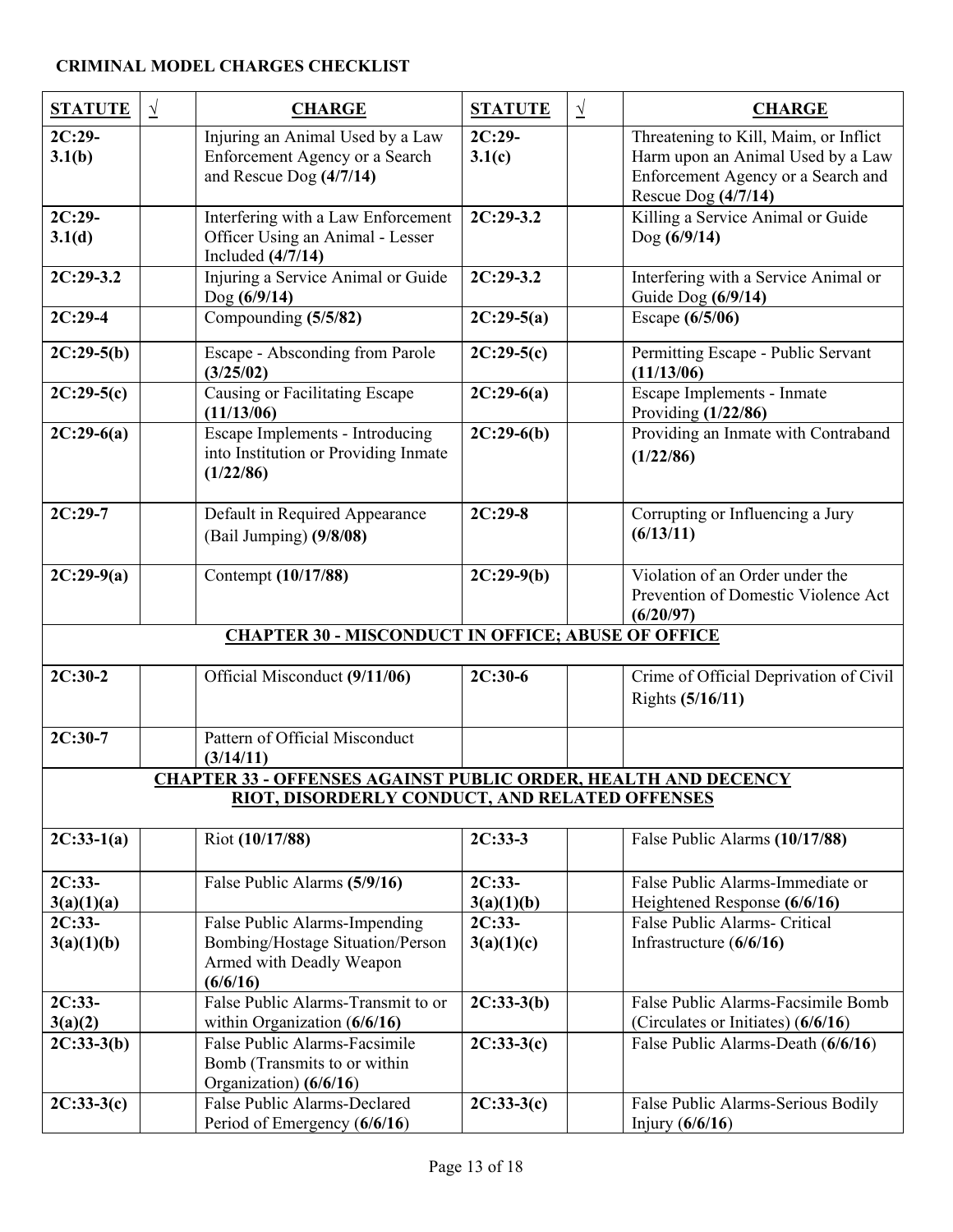| <b>STATUTE</b>                                      | $\sqrt{ }$ | <b>CHARGE</b>                                                                                                          | <b>STATUTE</b>       | $\sqrt{ }$ | <b>CHARGE</b>                                                                                                                       |  |
|-----------------------------------------------------|------------|------------------------------------------------------------------------------------------------------------------------|----------------------|------------|-------------------------------------------------------------------------------------------------------------------------------------|--|
| $2C:33-4$                                           |            | Harassment (Lesser Included<br>Offense) (1/9/12)                                                                       | 2C:33-11             |            | Defacement or Damage of Property<br>(6/20/96)                                                                                       |  |
| $2C:33-14$                                          |            | Interference with Transportation<br>(1/12/09)                                                                          | $2C:33-14.1$         |            | <b>Vandalizing Railroad Crossing</b><br>Devices (5/12/08)                                                                           |  |
| $2C:33-21$                                          |            | Interception of Emergency<br>Communications for Unlawful<br>Purpose (3/5/07)                                           | $2C:33-22$           |            | Possession of Radio to Intercept<br><b>Emergency Communications While</b><br>Committing or Attempting To<br>Commit a Crime (3/5/07) |  |
| $2C:33-28$                                          |            | Solicitation, Recruitment to Join<br>Criminal Street Gang (6/9/14)                                                     | $2C:33-29$           |            | Gang Criminality (6/8/15)                                                                                                           |  |
| 2C33-30                                             |            | Promotion of Organized Street<br>Crime $(6/6/16)$                                                                      | $2C:33-$<br>31(a)(1) |            | Dog Fighting $-$<br>(Keeper/Use/Manager) (10/24/16)                                                                                 |  |
| $2C:33-$<br>31(a)(2)                                |            | Dog Fighting - (Owner/Trainer)<br>(10/24/16)                                                                           | $2C:33-$<br>31a(3)   |            | Dog Fighting - Amusement/Gain<br>(10/24/16)                                                                                         |  |
| $2C:33-$<br>31(a)(4)                                |            | Dog Fighting - (Place Owned or<br>Controlled) (10/24/16)                                                               | $2C:33-$<br>31(a)(5) |            | Dog Fighting - (Spectator/Assists)<br>(10/24/16)                                                                                    |  |
| $2C:33-$<br>31(a)(6)                                |            | Dog Fighting $-$ (Gambling)<br>(10/24/16)                                                                              | $2C:33-32(a)$        |            | Leader of Dog Fighting Network<br>(10/24/16)                                                                                        |  |
| <b>CHAPTER 34 - PUBLIC INDECENCY</b>                |            |                                                                                                                        |                      |            |                                                                                                                                     |  |
| 2C:34-<br>1(b)(2)                                   |            | Promotes Prostitution (2/12/18)                                                                                        | 2C:34-<br>1(b)(5)    |            | Compelling Another to Engage in or<br>Promote Prostitution (2/12/18)                                                                |  |
| 2C:34-<br>3(b)(1)                                   |            | Obscenity for Persons Under 18<br>(Promoting Obscene Material)<br>(6/15/09)                                            | $2C:34-$<br>3(b)(2)  |            | Obscenity for Persons Under 18<br>(Promoting Obscene Material)<br>(6/15/09)                                                         |  |
| 2C:34-<br>3(c)(1)                                   |            | Obscenity for Persons Under 18<br>(Admitting to Exhibition of an<br>Obscene Film) $(4/12/10)$                          | $2C:34-$<br>3(c)(2)  |            | Obscenity for Persons Under 18<br>(Admitting to Exhibition of an<br>Obscene Film) $(4/12/10)$                                       |  |
| $2C:34-4(b)$                                        |            | Public Communication of<br>Obscenity (6/22/82)                                                                         | $2C:34-5(a)$         |            | Diseased Person Committing an Act<br>of Sexual Penetration (venereal<br>disease) $(2/23/04)$                                        |  |
| $2C:34-5(b)$                                        |            | Diseased Person Committing an Act<br>of Sexual Penetration (HIV/AIDS)<br>(2/23/04)                                     |                      |            |                                                                                                                                     |  |
| <b>CHAPTER 35 - CONTROLLED DANGEROUS SUBSTANCES</b> |            |                                                                                                                        |                      |            |                                                                                                                                     |  |
| $2C:35-3$                                           |            | Leader of Narcotics Trafficking<br>Network (2/26/96)                                                                   | $2C:35-3$            |            | Leader of Narcotics Trafficking<br>Network [For crimes committed after<br>Jan. 12, 1998] (10/23/00)                                 |  |
| $2C:35-4$                                           |            | Maintaining or Operating a CDS<br>Production Facility (12/11/00)                                                       | $2C:35-$<br>4.1(c)   |            | Maintaining a Fortified Premises<br>(Defendant Fortifies or Maintains in a<br>Fortified Condition) (1/11/16)                        |  |
| $2C:35-$<br>4.1(c)                                  |            | Maintaining a Fortified Premises<br>(Violating Certain Sections of<br>Chapter 35 in a Fortified Premises)<br>(1/11/16) | $2C:35-5$            |            | Possession of CDS with Intent to<br>Distribute $(6/8/15)$                                                                           |  |
| $2C:35-5$                                           |            | Manufacturing of a CDS (10/17/88)                                                                                      | $2C:35-5$            |            | Distribution of a CDS (1/14/08)                                                                                                     |  |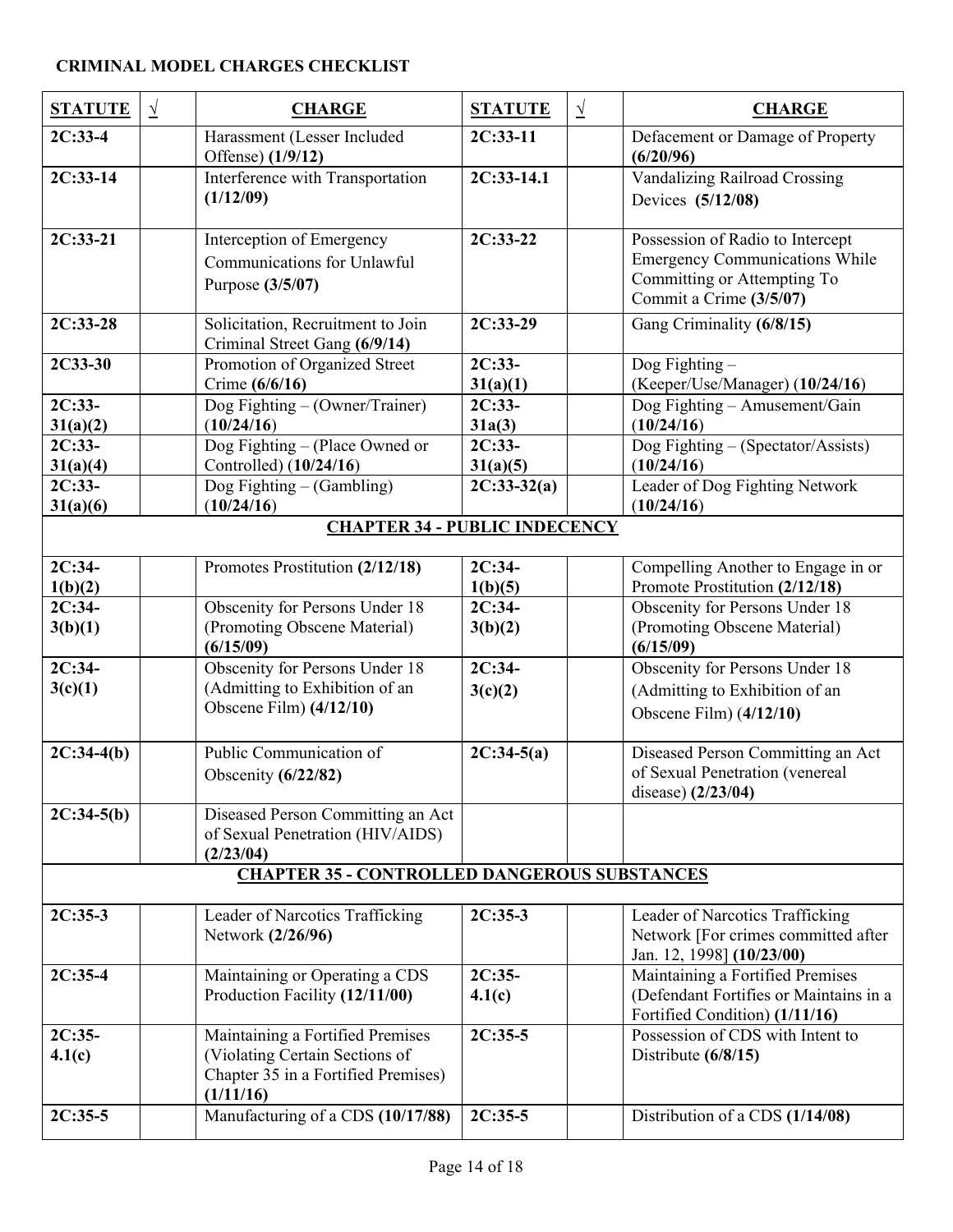| <b>STATUTE</b>                             | $\sqrt{ }$ | <b>CHARGE</b>                                                                                                       | <b>STATUTE</b>                                | $\sqrt{ }$ | <b>CHARGE</b>                                                                                                                |
|--------------------------------------------|------------|---------------------------------------------------------------------------------------------------------------------|-----------------------------------------------|------------|------------------------------------------------------------------------------------------------------------------------------|
| $2C:35-5$                                  |            | Supplemental CDS Charge<br>(Quantity) (2/3/92)                                                                      | $2C:35-5$                                     |            | Verdict Sheet CDS (10/17/88)                                                                                                 |
| 2C:35-<br>5.3(a)                           |            | Distribution of a CDS (Bath Salts)<br>(3/9/15)                                                                      | $2C:35-$<br>5.3(a)                            |            | Manufacturing of a CDS (Bath Salts)<br>(3/9/15)                                                                              |
| $2C:35-$<br>5.3(a)                         |            | Possession of a CDS with Intent to<br>Distribute (Bath Salts) (3/9/15)                                              | $2C:35-$<br>$5.3(a)$ &<br>$2C:35-$<br>10.3(a) |            | Supplemental Charge to Bath Salts<br>Offenses (3/9/15)                                                                       |
| 2C:35-<br>5.3(b)                           |            | Distribution of a Controlled<br>Dangerous Substance (Synthetic<br>Cannabinoid) (2/13/17)                            | $2C:35-$<br>5.3(b)                            |            | Manufacturing of a Controlled<br>Dangerous Substance (Synthetic<br>Cannabinoid) (2/13/17)                                    |
| 2C:35-<br>5.3(b)                           |            | Possession of a Controlled<br>Dangerous Substance with Intent to<br>Distribute (Synthetic Cannabinoid)<br>(2/13/17) | $2C:35-$<br>5.3(c)                            |            | Unlawful Possession of a Controlled<br>Dangerous Substance (Synthetic<br>Cannabinoid) (2/13/17)                              |
| 2C:35-<br>$5.3(b)$ , (c)                   |            | Supplemental Charge to Offenses<br>Set Forth in N.J.S.A. 2C:35-5.3b, c<br>(Synthetic Cannabinoid) (2/13/17)         | $2C:35-6$                                     |            | Employing a Juvenile in a Drug<br>Distribution Scheme (4/20/98)                                                              |
| $2C:35-7$                                  |            | Possession with Intent to Distribute<br>CDS Near or on School Property<br>(6/8/15)                                  | $2C:35-7$                                     |            | Distributing or Dispensing CDS<br>Near or on School Property (1/6/92)                                                        |
| $2C:35-7.1$                                |            | Distributing a Controlled<br>Substance: Proximity to Public<br>Housing, Parks or Buildings<br>(3/26/01)             | $2C:35-7.1$                                   |            | Possession of CDS with Intent to<br>Distribute in Proximity to Public<br>Housing Facilities, Parks or Buildings<br>(3/26/01) |
| $2C:35-9$                                  |            | Strict Liability for Drug Induced<br>Deaths (9/15/97)                                                               | $2C:35-10$                                    |            | Unlawful Possession of a CDS<br>(1/14/13)                                                                                    |
| $2C:35-$<br>10.3(a)                        |            | Unlawful Possession of a CDS<br>(Bath Salts) (3/9/15)                                                               | 2C:35-11                                      |            | Possession of an Imitation CDS with<br>Intent to Distribute $(6/8/15)$                                                       |
| $2C:35-11$                                 |            | Distribution of an Imitation CDS                                                                                    | $2C:35-13$                                    |            | Obtaining a CDS by Fraud (10/17/88)                                                                                          |
| 2C:35-30                                   |            | Overdose Prevention Act-<br>Defendant Seeks Medical<br>Assistance for Another (3/11/19)                             | 2C:35-31                                      |            | <b>Overdose Prevention Act-Defendant</b><br>Subject of Call for Assistance<br>(3/11/19)                                      |
|                                            |            | <b>CHAPTER 36 - DRUG PARAPHERNALIA</b>                                                                              |                                               |            |                                                                                                                              |
| $2C:36-10(e)$                              |            | Defrauding the Administration of a<br>Drug Test (1/13/14)                                                           |                                               |            |                                                                                                                              |
|                                            |            | <b>CHAPTER 37 - GAMBLING OFFENSES</b>                                                                               |                                               |            |                                                                                                                              |
| $2C:37-$<br>2(a)(1)<br>$2C:37-$<br>2(a)(2) |            | Promoting Gambling -<br>Bookmaking (3/5/07)<br>Promoting Gambling - By Conduct                                      | $2C:37-$<br>2(a)(1)<br>$2C:37-$<br>3(a)(1)    |            | Promoting Gambling - Lottery/Policy<br>(3/5/07)<br>Possession of Gambling Records -<br>Bookmaking (3/5/07)                   |
| 2C:37-                                     |            | That Materially Aids Gambling<br>Activity (3/5/07)<br>Possession of Gambling Records -                              |                                               |            |                                                                                                                              |
| 3(a)(2)                                    |            | Lottery/Policy (3/5/07)                                                                                             |                                               |            |                                                                                                                              |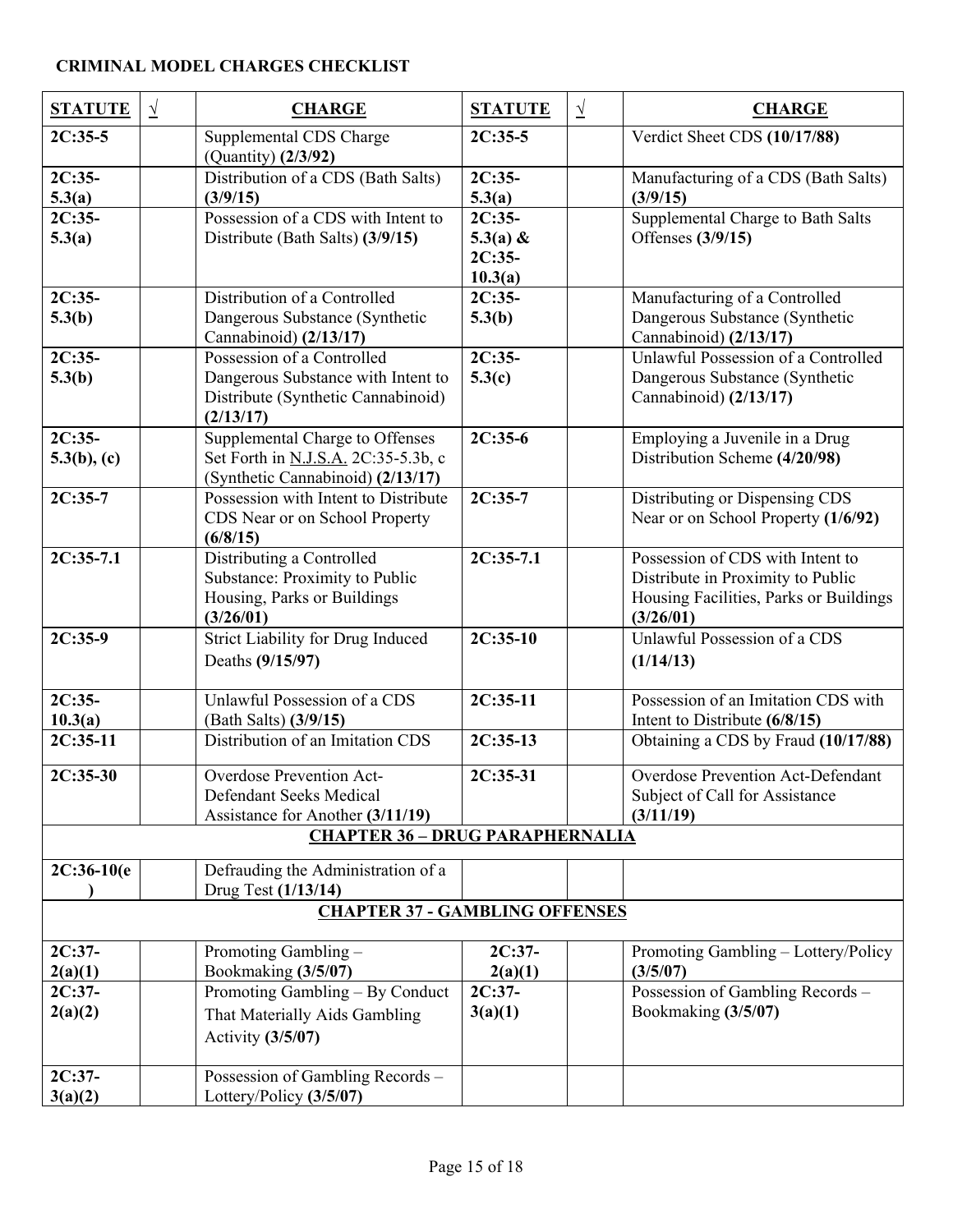| <b>STATUTE</b>                     | $\sqrt{ }$                                                | <b>CHARGE</b>                                                                                                            | <b>STATUTE</b>              | $\sqrt{ }$ | <b>CHARGE</b>                                                                                                                                                                                  |  |  |  |
|------------------------------------|-----------------------------------------------------------|--------------------------------------------------------------------------------------------------------------------------|-----------------------------|------------|------------------------------------------------------------------------------------------------------------------------------------------------------------------------------------------------|--|--|--|
| <b>CHAPTER 38 - ANTI-TERRORISM</b> |                                                           |                                                                                                                          |                             |            |                                                                                                                                                                                                |  |  |  |
| $2C:38-2$                          |                                                           | Terrorism (9/8/08)                                                                                                       | $2C:38-4$                   |            | Hindering Apprehension or<br>Prosecution for Terrorism (10/20/03)                                                                                                                              |  |  |  |
|                                    | <b>CHAPTER 39 - FIREARMS, OTHER DANGEROUS WEAPONS AND</b> |                                                                                                                          |                             |            |                                                                                                                                                                                                |  |  |  |
|                                    |                                                           |                                                                                                                          | <b>INSTRUMENTS OF CRIME</b> |            |                                                                                                                                                                                                |  |  |  |
| $2C:39-2$                          |                                                           | Possession of Firearms Etc. in a<br>Motor Vehicle (3/30/93)                                                              | $2C:39-3(a)$                |            | Possession of A Destructive Device<br>(9/8/14)                                                                                                                                                 |  |  |  |
| $2C:39-3(b)$                       |                                                           | Possession of A Sawed-Off<br>Shotgun (2/9/09)                                                                            | $2C:39-3(d)$                |            | Possession of A Defaced Firearm<br>(2/9/09)                                                                                                                                                    |  |  |  |
| $2C:39-3(e)$                       |                                                           | Possession of Certain Weapons<br>(2/9/09)                                                                                | $2C:39-3(f)$                |            | Possession of Prohibited Weapons<br>And Devices (5/13/13)                                                                                                                                      |  |  |  |
| $2C:39-3(j)$                       |                                                           | Possession of Large Capacity<br>Ammunition Magazine (For crimes<br>committed on or after December 10,<br>2018) (5/13/19) | $2C:39-4(a)$                |            | Possession of a Firearm with a<br>Purpose to Use It Unlawfully Against<br>the Person or Property of Another<br>(10/22/18)                                                                      |  |  |  |
| $2C:39-4(d)$                       |                                                           | Possession of a Weapon with a<br>Purpose to Use It Against the<br>Person or Property of Another<br>(6/16/03)             | $2C:39-4(e)$                |            | Possession of Imitation Firearm for<br>Unlawful Purpose (12/8/97)                                                                                                                              |  |  |  |
| 2C:39-<br>4.1(a)                   |                                                           | Possession of Firearm while<br><b>Committing Certain Drug Crimes</b><br>(3/22/04)                                        | $2C:39-$<br>4.1(b)          |            | [Weapon other than a Firearm]<br>Possession of Weapon with a Purpose<br>to Use It Unlawfully Against<br>Person/Property of Another while<br><b>Committing Certain Drug Crimes</b><br>(3/22/04) |  |  |  |
| 2C:39-<br>4.1(c)                   |                                                           | [Weapon other than a Firearm]<br>Unlawful Possession of Weapon<br>while Committing Certain Drug<br>Crimes (3/22/04)      | $2C:39-5(a)$                |            | Unlawful Possession of a Machine<br>Gun (5/12/14)                                                                                                                                              |  |  |  |
| $2C:39-5(b)$                       |                                                           | Unlawful Possession of a Handgun<br>(Second Degree) (6/11/18)                                                            | $2C:39-5(b)$                |            | Unlawful Possession of a Handgun<br>(Third Degree) $(6/11/18)$                                                                                                                                 |  |  |  |
| $2C:39-5(j)$                       |                                                           | Unlawful Possession of a Handgun<br>Prior NERA Conviction (First<br>Degree) (6/11/18)                                    | 2C:39-<br>5(c)(1)           |            | Unlawful Possession of a Rifle or<br>Shotgun (10/22/18)                                                                                                                                        |  |  |  |
| $2C:39-5(d)$                       |                                                           | Unlawful Possession of a Weapon<br>(4/18/05)                                                                             | 2C:39-<br>5(e)(1)           |            | Firearms In Educational Institution<br>(3/9/15)                                                                                                                                                |  |  |  |
| $2C:39-$                           |                                                           | Any Other Weapon In Educational                                                                                          | $2C:39-$                    |            | Certain Weapons In Educational                                                                                                                                                                 |  |  |  |
| 5(e)(2)                            |                                                           | Institution $(6/10/13)$                                                                                                  | 5(e)(2)                     |            | Institution $(3/9/15)$                                                                                                                                                                         |  |  |  |
| $2C:39-$<br>5(e)(3)                |                                                           | <b>Imitation Firearm In Educational</b><br>Institution/School Bus (3/9/15)                                               | $2C:39-5(f)$                |            | Possession of an Assault Firearm- For<br>Cases Prior to June 13, 2018<br>(10/22/18)                                                                                                            |  |  |  |
| $2C:39-5(f)$                       |                                                           | Possession of an Assault Firearm-<br>For Cases June 13, 2018 or after<br>(10/22/18)                                      | $2C:39-7(a)$                |            | Certain Persons Not To Have Any<br>Weapons (2/12/18)                                                                                                                                           |  |  |  |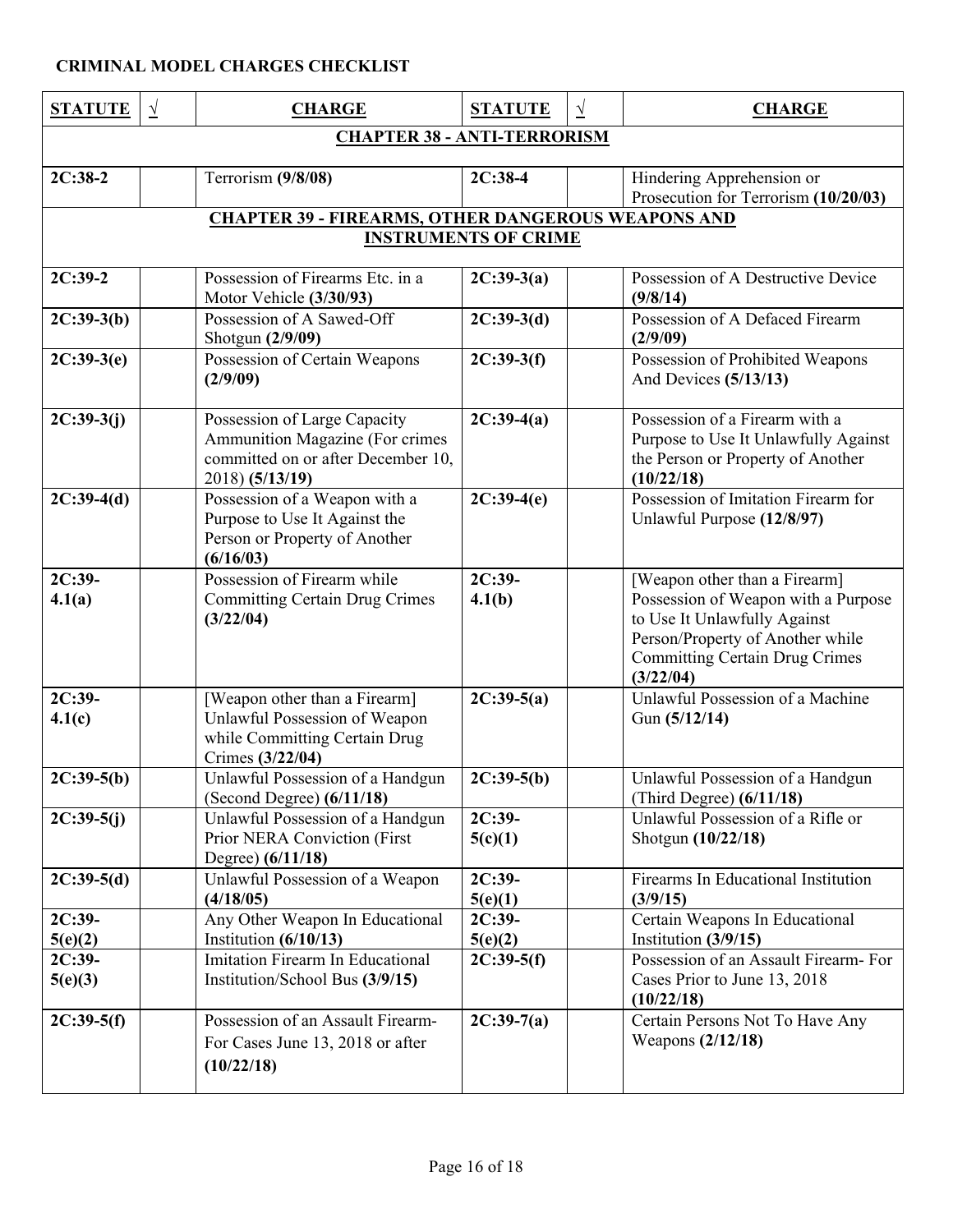| <b>STATUTE</b>      | <b>CHARGE</b>                                           | <b>STATUTE</b>      | <b>CHARGE</b>                                                                                     |
|---------------------|---------------------------------------------------------|---------------------|---------------------------------------------------------------------------------------------------|
| $2C:39-$<br>7(b)(1) | Certain Persons Not To Have Any<br>Firearms $(2/12/18)$ | $2C:39-$<br>7(b)(2) | Certain Persons Not To Have<br>Firearms/Disorderly Persons<br>Offense/Domestic Violence (2/12/18) |
| $2C:39-13$          | Unlawful Use of Body Vests<br>(6/19/01)                 | $2C:39-16$          | Leader of Firearms Trafficking<br>Network (12/8/97)                                               |

|                                                                              | <b>CHAPTER 40 - OTHER OFFENSES RELATING TO PUBLIC SAFETY</b>                                                              |                              |                                                                                               |  |  |  |
|------------------------------------------------------------------------------|---------------------------------------------------------------------------------------------------------------------------|------------------------------|-----------------------------------------------------------------------------------------------|--|--|--|
| $2C:40-$<br>22(a)                                                            | Causing Death while Operating on<br>the Revoked/Suspended List<br>(12/3/01)                                               | $2C:40-22(b)$                | Causing Serious Bodily Injury while<br>Operating on the Revoked/Suspended<br>List $(12/3/01)$ |  |  |  |
| $2C:40-26$                                                                   | Driving while License is<br>Suspended/Revoked for DWI or<br>Refusal to Submit to Chemical<br><b>Breath Test (4/11/16)</b> |                              |                                                                                               |  |  |  |
|                                                                              | <b>CHAPTER 41 - RACKETEERING</b>                                                                                          |                              |                                                                                               |  |  |  |
| $2C:41-2(a)$                                                                 | Racketeering (2/14/11)                                                                                                    | $2C:41-2(b)$                 | Racketeering (2/14/11)                                                                        |  |  |  |
| $2C:41-2(c)$                                                                 | Racketeering (2/14/11)                                                                                                    | $2C:41-2(d)$                 | Conspiracy to Commit Racketeering<br>(3/22/21)                                                |  |  |  |
| <b>CHAPTER 43 - SENTENCING</b>                                               |                                                                                                                           |                              |                                                                                               |  |  |  |
|                                                                              | <b>AUTHORIZED DISPOSITION OF OFFENDERS</b>                                                                                |                              |                                                                                               |  |  |  |
| $2C:43-$<br>6.4(e)                                                           | Violation of a Condition of Parole<br>Supervision for Life - Second<br>Degree (1/13/14)                                   | $2C:43-$<br>6.4 <sub>d</sub> | Violation of a Condition of Parole<br>Supervision for Life - Fourth Degree<br>(1/13/14)       |  |  |  |
| $2C:43-7.2$                                                                  | Supplemental Charge - No Early<br>Release Act (6/19/01)                                                                   |                              |                                                                                               |  |  |  |
| <b>TITLE 4 - CHAPTER 22</b><br>PREVENTION OF CRUELTY TO ANIMALS              |                                                                                                                           |                              |                                                                                               |  |  |  |
| $4:22-$                                                                      |                                                                                                                           | $4:22-$                      |                                                                                               |  |  |  |
| 17(c)(1)                                                                     | Animal Cruelty - Torment/Torture<br>(6/7/21)                                                                              | 17(c)(2)                     | Animal Cruelty - Necessary Care<br>(6/7/21)                                                   |  |  |  |
| $4:22-$                                                                      | Animal Cruelty - Cause/Procure                                                                                            | $4:22-$                      | Animal Cruelty - Sexual Use/Contact                                                           |  |  |  |
| 17(c)(3)                                                                     | (6/7/21)                                                                                                                  | 17(c)(4)                     | (6/7/21)                                                                                      |  |  |  |
| <b>TITLE 9 - CHAPTER 6</b><br><b>ABANDONMENT, ABUSE, CRUELTY AND NEGLECT</b> |                                                                                                                           |                              |                                                                                               |  |  |  |
| $9:6-1; 9:6-$<br>$\overline{3}$                                              | Abuse/Abandonment/Cruelty/<br>Neglect of Child<br>(Parent/Guardian/Person Having<br>Control) (4/16/12)                    | $9:6-1; 9:6-3$               | Abuse/Cruelty to Child<br>(Non-Parent/Guardian/Person Having<br>Control) (4/16/12)            |  |  |  |
| $9:6 - 8.21;$<br>$9:6 - 3$                                                   | Abuse/Neglect of a Child (4/16/12)                                                                                        |                              |                                                                                               |  |  |  |
|                                                                              | <b>TITLE 30 - INSTITUTIONS AND AGENCIES - CHAPTER 4</b>                                                                   |                              |                                                                                               |  |  |  |
| <b>MANAGEMENT, CONTROL AND OPERATIONS OF INSTITUTIONS IN GENERAL</b>         |                                                                                                                           |                              |                                                                                               |  |  |  |